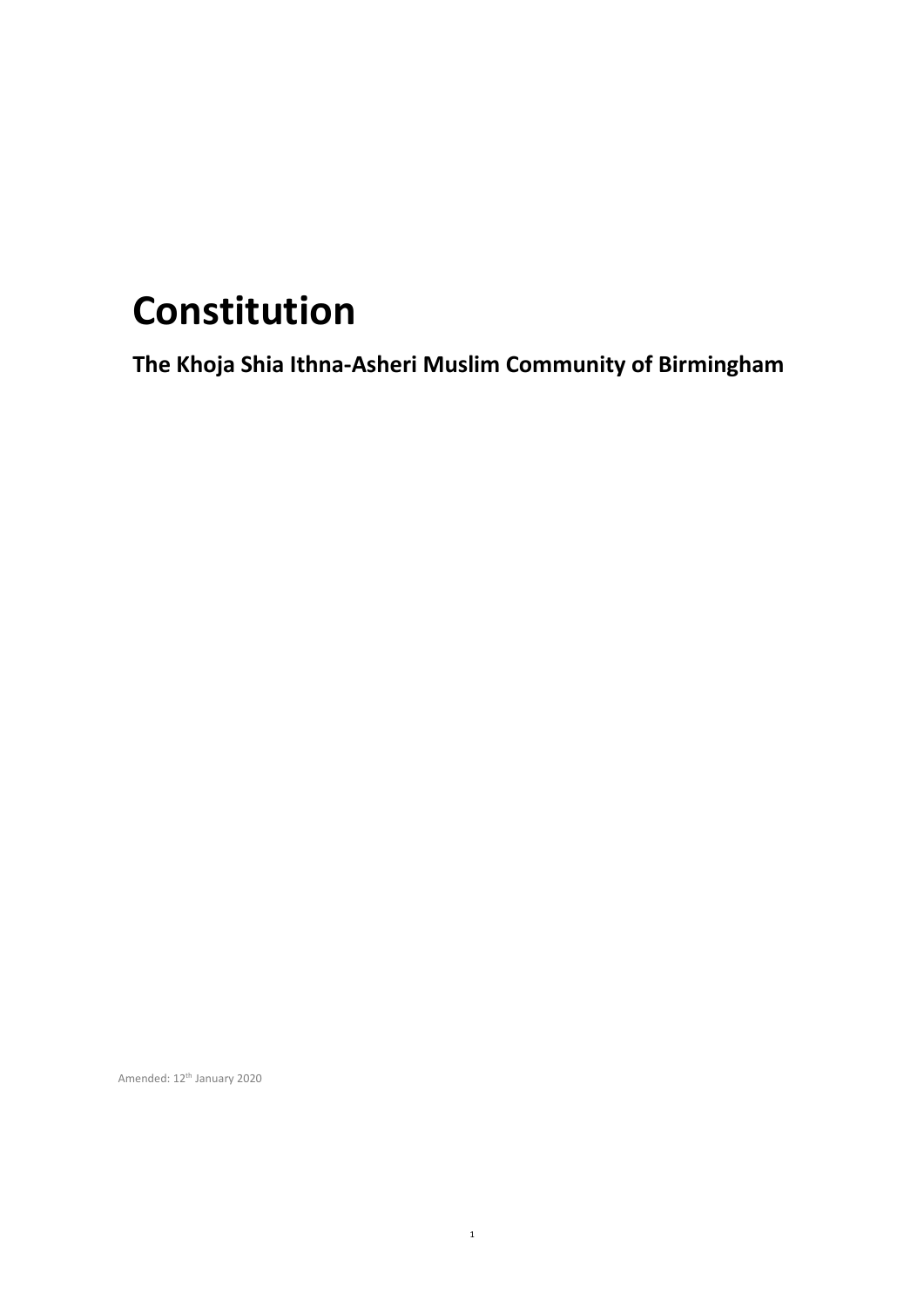## 'Association' model Constitution

of

The Khoja Shia Ithna-Asheri Muslim Community of Birmingham

# **1 Name**

1.1 The name of the Charitable Incorporated Organisation (the CIO) is The Khoja Shia Ithna-Asheri Muslim Community of Birmingham.

# **2 National location of principal office**

2.1 The principal office of the CIO is in England.

# <span id="page-1-0"></span>**3 Objects**

- 3.1 The objects of the CIO are, for the public benefit, to:
	- 3.1.1 Advance Islam in accordance with the Khoja interpretation of the Shia Ithna-Asheri Ja'fari faith; and
	- 3.1.2 Advance education in Khoja Shia Ithna-Asheri Jafferi heritage, history, culture and principles.

# **4 Powers**

- 4.1 The CIO has power to do anything which is calculated to further its objects or is conducive or incidental to doing so. In particular, the CIO has power to:
	- 4.1.1 Arrange, provide and propagate religious and socio-economic functions and religious and secular education;
	- 4.1.2 Coordinate and unify the customs, conventions and observations of the Shia Ithna-Asheri Ja'fari faith;
	- 4.1.3 Perform marriage ceremonies and burial rites in accordance with the Shia Ithna-Asheri Ja'fari faith;
	- 4.1.4 Educate and further understand Khoja heritage, history, culture and its principles in order to pass such understanding down to successive generations;
	- 4.1.5 Sell, lease or otherwise dispose of all or any part of the property belonging to the CIO or its subsidiaries save that no property shall be sold or exchanged unless seventy five percent (75%) of the members present vote in favour at an extraordinary general meeting specifically called for that purpose. In exercising this power, the CIO must comply as appropriate with sections 117 and 119-123 of the 2011 Act;
	- 4.1.6 Work in cooperation with other Shia Ithna-Asheri Ja'fari Muslim Communities and other organisations;
	- 4.1.7 Employ and remunerate such staff as are necessary for carrying out the work of the CIO. The CIO may employ or remunerate an Executive Committee member only to the extent that it is permitted to do so by clause 6 (Benefits and payments to Executive Committee members and connected persons) and provided it complies with the conditions of that clause;
	- 4.1.8 Borrow money and to charge the whole or any part of its property (excluding the Birmingham Premises) as security for the repayment of the money borrowed. The CIO must comply as appropriate with sections 124 and 125 of the Charities Act 2011 (the 2011 Act), if it wishes to mortgage land;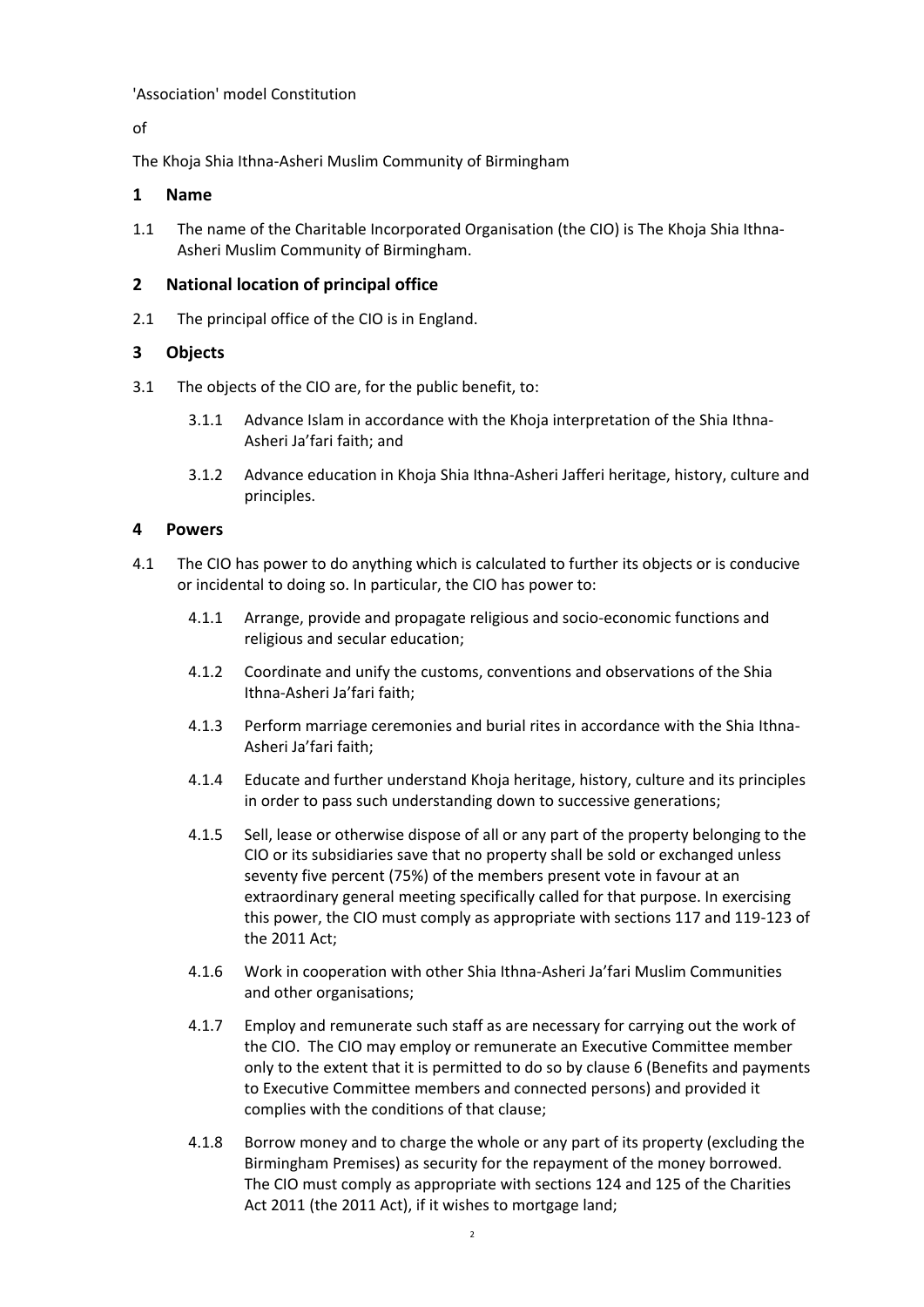- 4.1.9 Issue guarantees and securities in favour of third parties;
- 4.1.10 Buy, take on lease or in exchange, hire or otherwise acquire any property and to maintain and equip it for use;
- 4.1.11 Raise funds and invite and receive contributions from any person(s), organisation(s) or institution(s) whatsoever by way of subscriptions, donations or otherwise provided that the CIO shall not undertake any permanent trading activities in raising funds for the objects;
- 4.1.12 Handle and manage at its own discretion, but in accordance with the English Law, such charitable trusts of Members, that have been handed over to the CIO for their management;
- 4.1.13 Buy, rent, build and maintain centres, mosques and such other infrastructure as may be necessary from time to time for the furtherance of the objects of the CIO;
- 4.1.14 Utilise funds, restricted and unrestricted, to further the interest of the CIO (in accordance with such restrictions, if applicable); and
- 4.1.15 Do all such other things within the Law, including the purchase, sale and receipt of rent from real estate and other investments and the setting up, continuance or disposal of any body corporate, as are necessary for the attainment of the above mentioned objects in the opinion of the Executive Committee.

# **5 Application of income and property**

- 5.1 The income and property of the CIO must be applied solely towards the promotion of the objects.
	- 5.1.1 An Executive Committee member is entitled to be reimbursed from the property of the CIO reasonable expenses properly incurred by him or her when acting on behalf of the CIO.
	- 5.1.2 An Executive Committee member may benefit from trustee indemnity insurance cover purchased at the CIO's expense in accordance with, and subject to the conditions in, section 189 of the 2011 Act.
- 5.2 None of the income or property of the CIO may be paid or transferred directly or indirectly by way of dividend, bonus or otherwise by way of profit to any member of the CIO.
- 5.3 Nothing in this clause shall prevent an Executive Committee member or connected person receiving any benefit or payment which is authorised by clause 6.

# <span id="page-2-0"></span>**6 Benefits and payments to Executive Committee members and connected persons**

- 6.1 No Executive Committee member or connected person may:
	- 6.1.1 Buy or receive any goods or services from the CIO on terms preferential to those applicable to members of the public;
	- 6.1.2 Sell goods, services, or any interest in land to the CIO;
	- 6.1.3 Be employed by, or receive any remuneration from, the CIO; or
	- 6.1.4 Receive any other financial benefit from the CIO.

unless the payment or benefit is permitted by clause [6.2](#page-3-0) or authorised by the court or the Commission. In this clause, a financial benefit means a benefit, direct or indirect, which is either money or has a monetary value.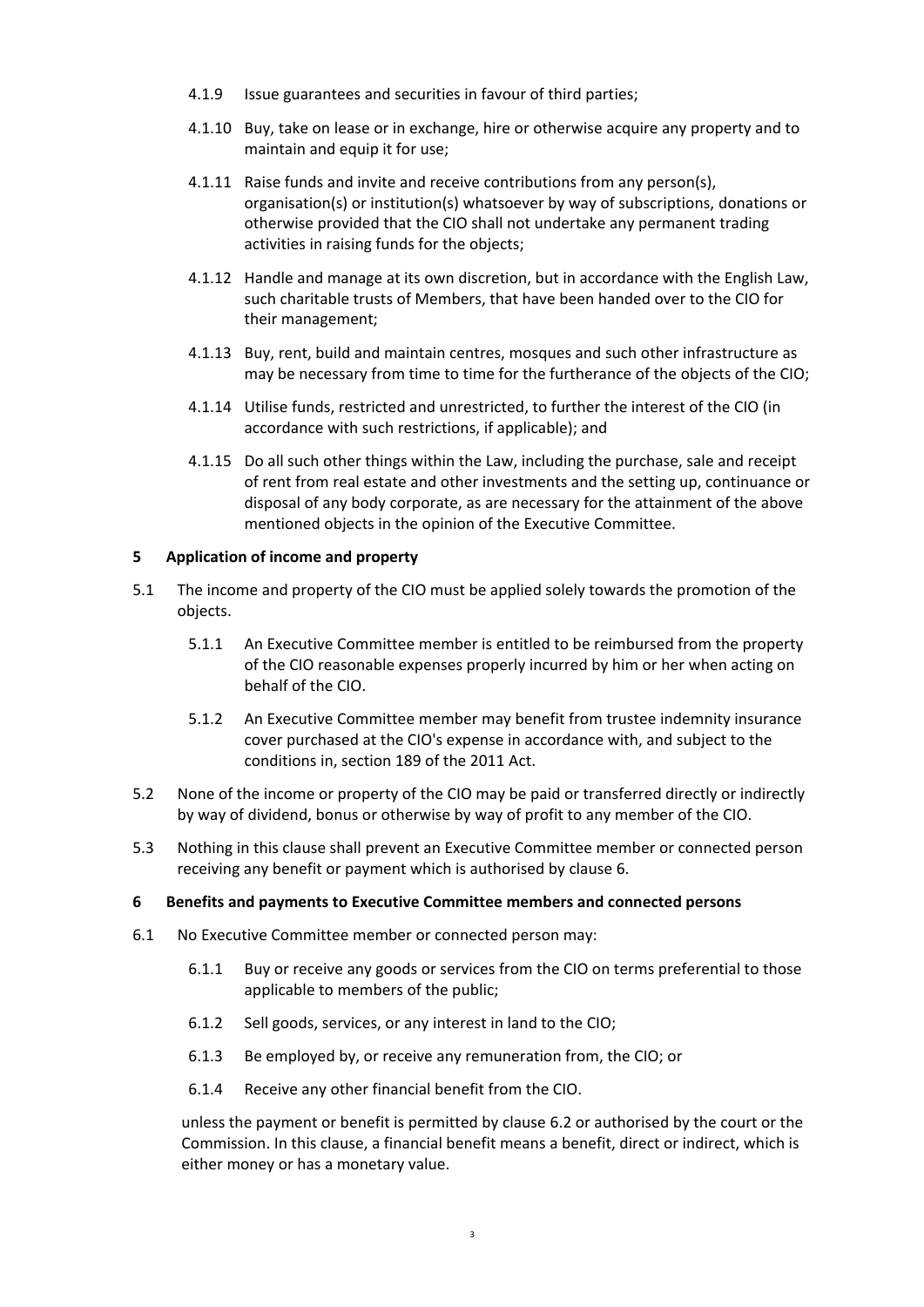- <span id="page-3-2"></span><span id="page-3-0"></span>6.2 Scope and powers permitting Executive Committee members or connected persons' benefits.
	- 6.2.1 An Executive Committee member or connected person may receive a benefit from the CIO as a beneficiary provided that it is available generally to the beneficiaries of the CIO.
	- 6.2.2 An Executive Committee member or connected person may enter into a contract for the supply of services, or of goods that are supplied in connection with the provision of services, to the CIO where that is permitted in accordance with, and subject to the conditions in, sections 185 to 188 of the 2011 Act.
	- 6.2.3 Subject to clause [6.3.1](#page-3-1) an Executive Committee member or connected person may provide the CIO with goods that are not supplied in connection with services provided to the CIO by an Executive Committee member or connected person.
	- 6.2.4 An Executive Committee member or connected person may receive rent for premises let by the Executive Committee member or connected person to the CIO. The amount of the rent and the other terms of the lease must be reasonable and proper. The Executive Committee member concerned must withdraw from any meeting at which such a proposal or the rent or other terms of the lease are under discussion.
	- 6.2.5 An Executive Committee member or connected person may take part in the normal trading and fundraising activities of the CIO on the same terms as members of the public.
- <span id="page-3-3"></span><span id="page-3-1"></span>6.3 Payment for supply of goods only - controls
	- 6.3.1 The CIO and Executive Committee member may only rely upon the authority provided by claus[e 6.2.3](#page-3-2) if each of the following conditions is satisfied:
		- (a) The amount or maximum amount of the payment for the goods is set out in a written agreement between the CIO and the Executive Committee member or connected person supplying the goods (the supplier);
		- (b) The amount or maximum amount of the payment for the goods does not exceed what is reasonable in the circumstances for the supply of the goods in question;
		- (c) The other Executive Committee members are satisfied that it is in the best interests of the CIO to contract with the supplier rather than with someone who is not an Executive Committee member or connected person. In reaching that decision the Executive Committee members must balance the advantage of contracting with an Executive Committee member or connected person against the disadvantages of doing so;
		- (d) The supplier is absent from the part of any meeting at which there is discussion of the proposal to enter into a contract or arrangement with him or her or it with regards to the supply of goods to the CIO;
		- (e) The supplier does not vote on any such matter and is not to be counted when calculating whether a quorum of Executive Committee members is present at the meeting;
		- (f) The reason for their decision is recorded in the Executive Committee meeting minutes; and
		- (g) A majority of the Executive Committee members then in office are not in receipt of remuneration or payments authorised by claus[e 6.](#page-2-0)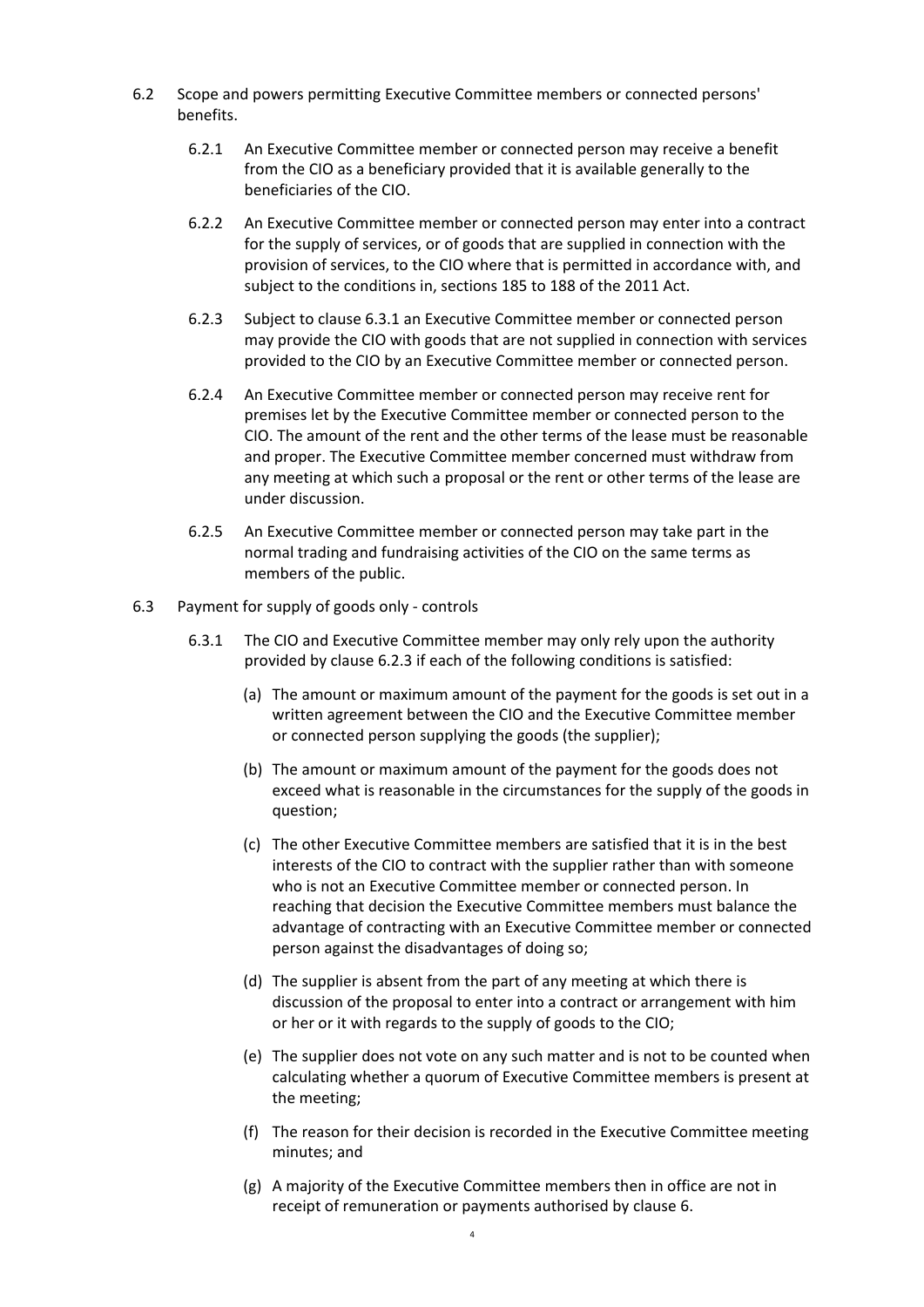## 6.4 Interpretation

- 6.4.1 In clauses [6.2](#page-3-0) and [6.3](#page-3-3) of this clause:
	- (a) The CIO includes any company in which the CIO:
		- (i) Holds more than 50% of the shares; or
		- (ii) Controls more than 50% of the voting rights attached to the shares; or
		- (iii) Has the right to appoint one or more directors to the board of the company.
	- (b) Connected person includes any person within the definition set out in clause [31](#page-24-0) (Interpretation).

## **7 Conflicts of interest and conflicts of loyalty**

- 7.1 An Executive Committee member must:
	- 7.1.1 Declare the nature and extent of any interest, direct or indirect, which he or she has in a proposed transaction or arrangement with the CIO or in any transaction or arrangement entered into by the CIO which has not previously been declared; and
	- 7.1.2 Absent himself or herself from any vote of the Executive Committee in which it is possible that a conflict of interest will arise between his or her duty to act solely in the interests of the CIO and any personal interest (including but not limited to any financial interest).
- 7.2 Any Executive Committee member absenting himself or herself from any vote in accordance with this clause must not be counted as part of the quorum in any decision of the Executive Committee on the matter.

#### **8 Liability of members to contribute to the assets of the CIO if it is wound up**

8.1 If the CIO is wound up, the members of the CIO have no liability to contribute to its assets and no personal responsibility for settling its debts and liabilities.

#### **9 Membership of the CIO**

- 9.1 Admission of new members
	- 9.1.1 Eligibility

Membership of the CIO is open to all Khoja Shia Ithna-Asheri Jafferi persons over the age of eighteen (18) years. The spouse, parent or progeny of any member shall be eligible to apply for membership as long as they profess the Shia Ithna-Asheri Ja'fari faith. Anyone interested in applying for membership of the CIO is confirming that they are interested in furthering its purposes, and acceptance of the duties of members as set out in claus[e 9.3.](#page-5-0)

It is highly recommended for all those eligible for membership to become members of the CIO from the age of eighteen (18) years.

9.1.2 Admission procedure

The Executive Committee:

(a) Require applications for membership to be made in writing using the application form determined by the Executive Committee from time to time;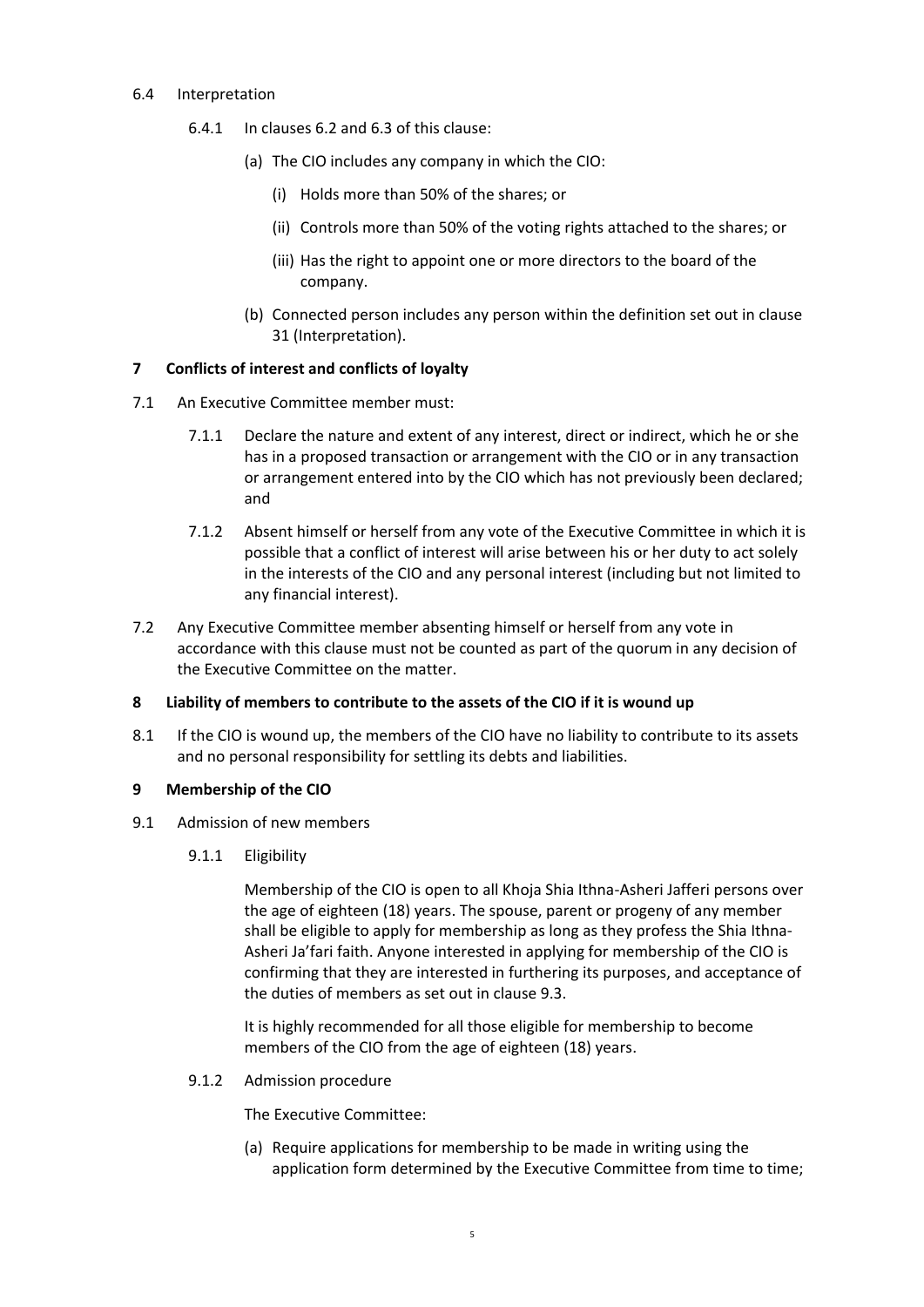- (b) Shall, if they approve an application for membership, notify the applicant of their decision within three (3) months of receiving a fully completed application form; and
- (c) May refuse an application for membership if they believe that it is in the best interests of the CIO for them to do so. The Executive Committee shall not be required to provide reason for refusal.
- 9.1.3 If an application for membership is refused, the applicant may reapply for membership at the expiry of six (6) months from such refusal.
- 9.1.4 All applications shall have two (2) referees who should be members of the CIO for at least three (3) consecutive years and have no subscription arrears. For the first three (3) years of the CIO this would apply to the Khoja Shia Ithna-Asheri Muslim Community of Birmingham (registered Charity number 510406).
- 9.1.5 All applicants shall undertake to pay the subscription fee and /or such other dues as may be prescribed from time to time and undertake to observe the CIO Constitution and any rules or by-laws of the CIO.
- 9.2 Transfer of membership
	- 9.2.1 Membership of the CIO cannot be transferred to anyone else.
- <span id="page-5-0"></span>9.3 Duty of members
	- 9.3.1 It is the duty of each member of the CIO to exercise his or her powers as a member of the CIO in the way he or she decides in good faith would be most likely to further the purposes of the CIO and:
		- (a) To abide by the CIO's Constitution and applicable rules and by-laws prevailing at the time;
		- (b) To be able to vote on CIO matters and enjoy full representation at general meetings;
		- (c) To enjoy all other rights and privileges offered by the CIO for its members;
		- (d) To be able to stand and take up any elected and/or nominated positions; and
		- (e) Not to represent the CIO in any official capacity or functions without prior written approval from the Executive Committee unless they hold an official elected and/or nominated position.
- <span id="page-5-2"></span><span id="page-5-1"></span>9.4 Termination of membership
	- 9.4.1 Membership of the CIO comes to an end if:
		- (a) The member dies; or
		- (b) The member sends a notice of resignation to the Secretary General; or
		- (c) Any sum of money owed by the member to the CIO is not paid in full within one hundred twenty (120) days from the date it is due; or
		- (d) The Executive Committee decide that it is in the best interests of the CIO that the member in question should be removed from membership, and pass a two-thirds (2/3) majority resolution to that effect; or
		- (e) The member ceases to be a Muslim professing the Shia Ithna-Asheri Jafferi faith.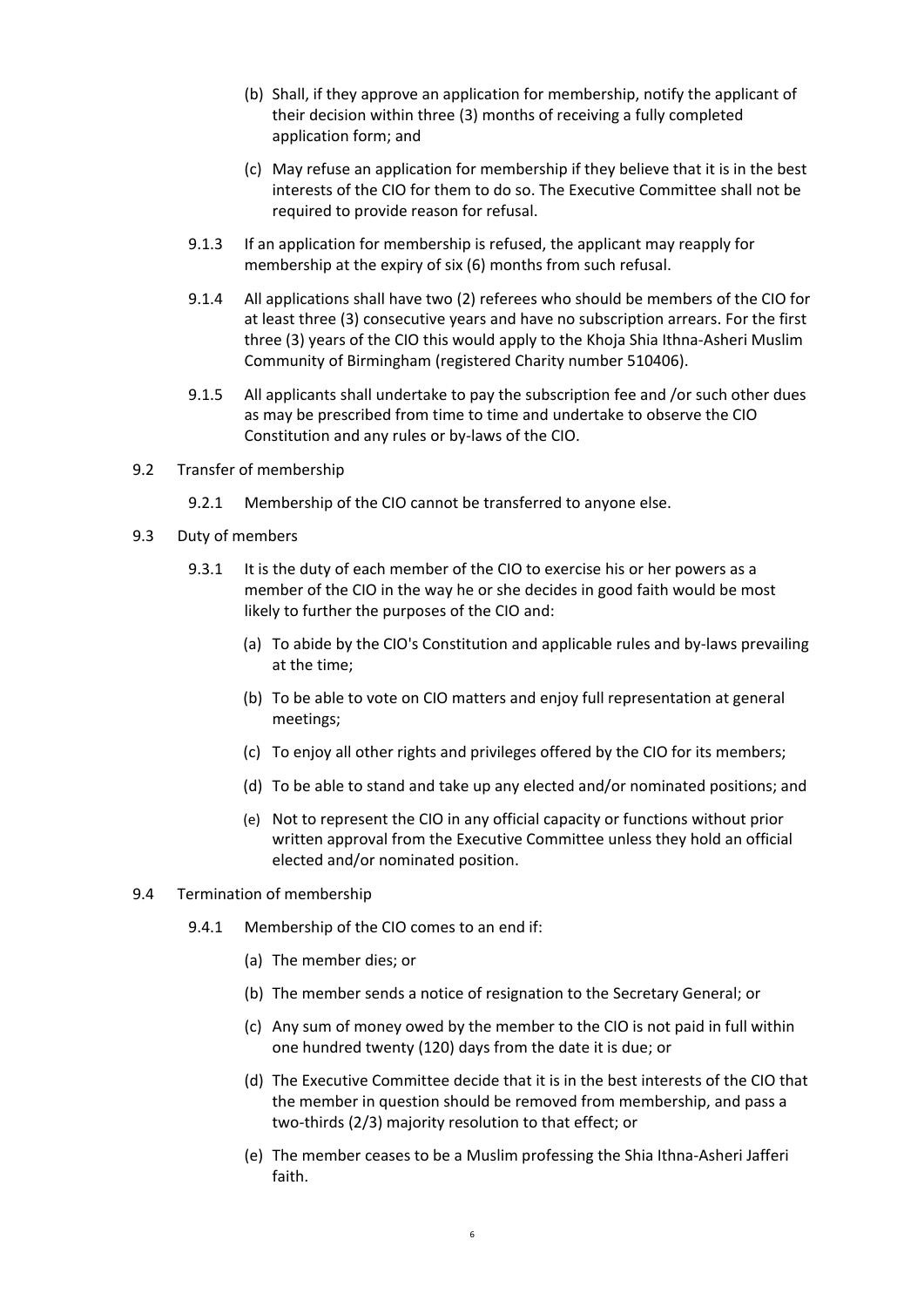- 9.4.2 Pursuant to claus[e 9.4.1\(d\),](#page-5-1) the Executive Committee may terminate the membership of any member of the CIO following the procedure set out in clause [9.4.3](#page-6-0) who is responsible for:
	- (a) Performing or causing to perform, whether directly or indirectly, grave acts or omissions harmful to the interest and ideals of the Shia Ithna-Asheri Ja'fari faith or the CIO;
	- (b) Carrying out, or threatening to carry out, or inciting others to carry out violent acts on the Birmingham Premises or other properties of the CIO and its subsidiaries; or
	- (c) Causing wilful damage to any part of the Birmingham Premises or other properties of the CIO and its subsidiaries (and payment of compensation for damage caused may not absolve the individual(s) from disciplinary procedures defined herein).
- <span id="page-6-0"></span>9.4.3 Before the Executive Committee take any decision to remove someone from membership of the CIO in accordance with clause [9.4.1\(d\):](#page-5-1)
	- (a) A complaint must be made in writing to the Secretary General within thirty (30) days of the suspected act(s) or knowledge of the act(s);
	- (b) Within fourteen (14) days of receiving the written complaint, the member(s) against whom the complaint is received shall be given written notice by the Secretary General to attend a meeting with the Executive Committee. This shall be held not earlier than seven (7) days and no later than fifteen (15) days after the issue of the written notice;
	- (c) A member who refuses to act on the written notice may be liable to termination of membership;
	- (d) At the meeting, the member(s) concerned shall be given every reasonable opportunity to defend themselves personally or by representation. Having heard the evidence, a two- thirds (2/3) majority verdict of the Executive Committee shall decide the result. The quorum for the Executive Committee at the meeting shall be the same as required for Executive Committee meetings.
- 9.4.4 Any member who resigns or is removed shall remain liable for any outstanding dues and subscriptions.
- 9.4.5 Subscriptions or dues paid by a resigning member or a member whose membership is otherwise terminated shall not be refundable.
- 9.5 Membership fees
	- 9.5.1 The CIO may require members to pay reasonable subscription fees and dues to the CIO.
	- 9.5.2 Any person admitted being a member shall forthwith pay the subscription pro rata for the current year. The subscription rates will be fixed by the members at the annual general meeting.
	- 9.5.3 A full-time student under the age of twenty-four (24) years will be eligible for membership at a reduced rate of 50%.
	- 9.5.4 A senior citizen over the age of sixty-five (65) years will be eligible for membership at a reduced rate of 50%.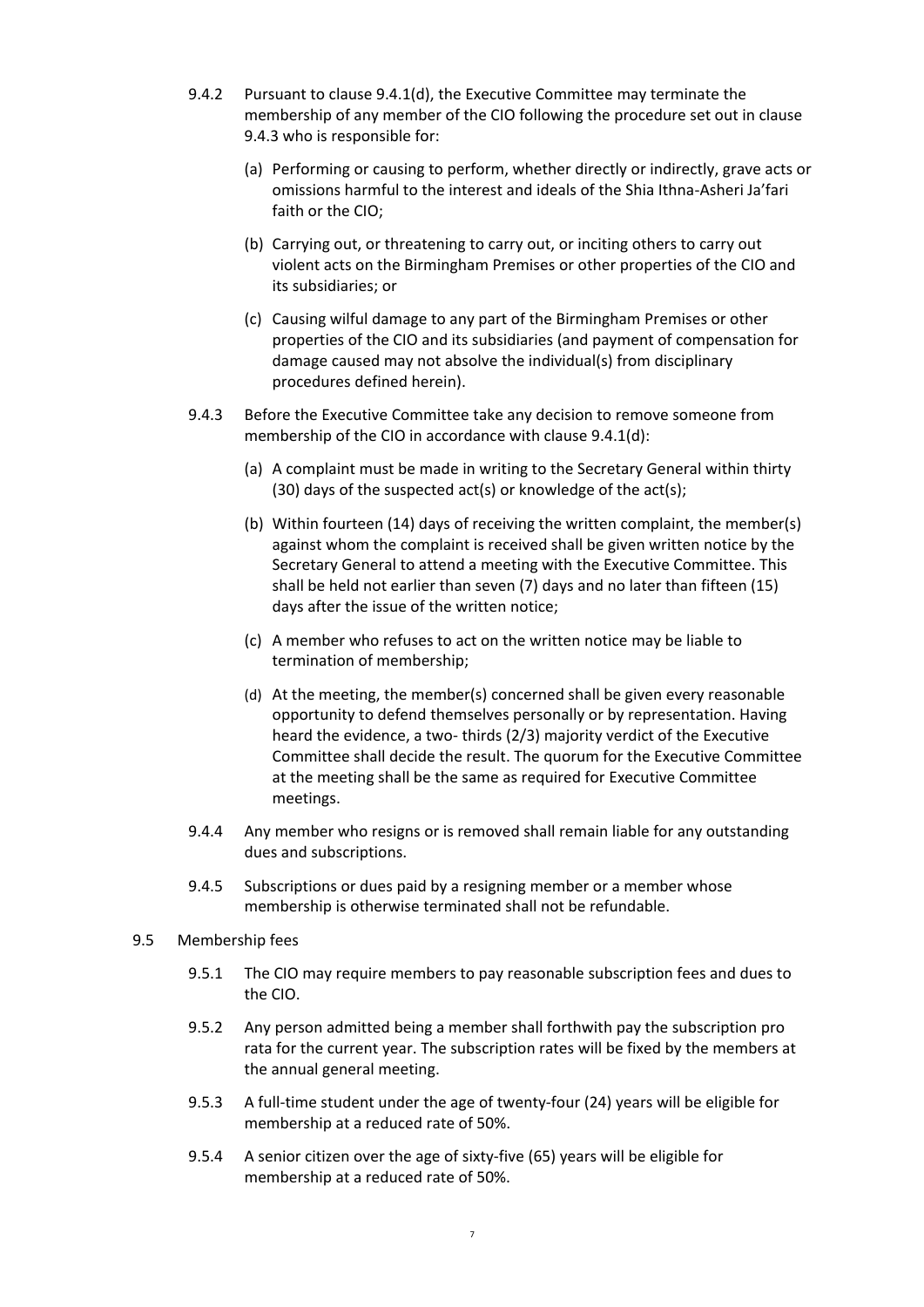- 9.5.5 The spouse of an existing member will be eligible for membership at a reduced rate of 20%.
- 9.5.6 The Executive Committee may at their sole discretion waive or reduce the subscription fee for an existing member or an applicant on compassionate grounds.
- 9.5.7 All members shall be required to pay the amount of subscription due on 01 January of each year. A member who fails to pay the subscription by 31 March will receive a written overdue notification from the Secretary General. Failure to pay the subscription within one hundred twenty (120) days from the date it is due shall automatically terminate the membership in accordance with clause [9.4.1\(c\).](#page-5-2)
- <span id="page-7-4"></span><span id="page-7-0"></span>9.6 Informal or associate (non-voting) membership
	- 9.6.1 The Executive Committee may create associate or other classes of non-voting membership (including, for the avoidance of doubt, 'Friends of the CIO'), and may determine the rights and obligations of any such classes (including payment of fees), and the conditions for admission to, and termination of any such class.
	- 9.6.2 The subscription for 'Friends of the CIO' shall be seventy five percent (75%) of the subscription fees for members.
	- 9.6.3 Save for references in claus[e 9.6.1,](#page-7-0) other references in this constitution to members and membership do not apply to non-voting members, and non-voting members do not qualify as members for any purpose under the Charities Acts, General Regulations or Dissolution Regulations.

### **10 Members' decisions**

- **10.1** Except for those decisions that must be taken in a particular way as indicated in clause 4.1.5, clause [10.2,](#page-7-1) clause 11.3.3 and clause 19.6, decisions of the members of the CIO shall be taken by means of a resolution at a general meeting. Such a resolution may be passed by a simple majority of votes cast at the meeting.
- <span id="page-7-1"></span>10.2 Decisions that must be taken in a particular way:
	- 10.2.1 Any decision to remove an Executive Committee member must be taken in accordance with clause [16.3;](#page-18-0)
	- 10.2.2 Any decision to amend this constitution must be taken in accordance with clause [29](#page-23-0) of this constitution (Amendment of Constitution); and
	- 10.2.3 Any decision to wind up or dissolve the CIO must be taken in accordance with clause [30](#page-24-1) of this constitution (Voluntary winding up or dissolution). Any decision to amalgamate or transfer the undertaking of the CIO to one or more other ClOs must be taken in accordance with the provisions of the 2011 Act.

#### <span id="page-7-3"></span>**11 General meetings of members**

The general meeting shall be the supreme and final authority over all affairs of the CIO, and it shall have the power by resolution passed by the majority to confirm, reverse, alter or defer the decisions made by the Executive Committee.

All general meetings must be held in accordance with the following provisions.

- <span id="page-7-2"></span>11.1 Types of general meeting
	- 11.1.1 There must be an annual general meeting (AGM) of the CIO. The first annual general meeting must be held within 18 months of the registration of the CIO,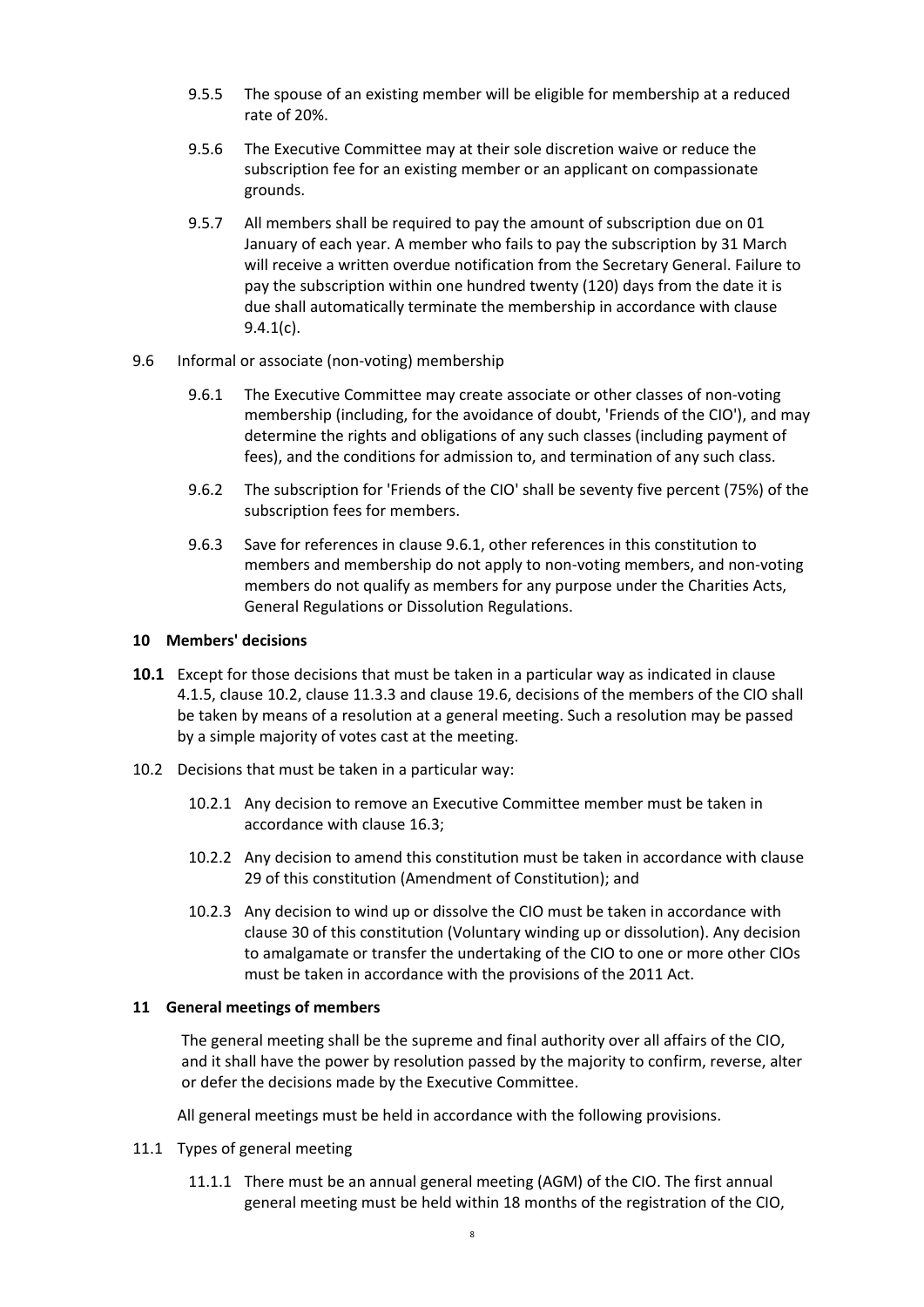and subsequent annual general meetings must be held at intervals of not more than 15 months and in any event within 4 months of the end of every financial year. The annual general meeting must receive the annual statement of accounts (duly audited or examined where applicable) and the trustees' annual report, and must elect the Executive Committee as required under claus[e 13.](#page-15-0)

- 11.1.2 The suggested agenda at the annual general meeting shall be as follows:
	- (a) Recitation of the Holy Quran;
	- (b) Adoption of minutes from the previous General Meeting;
	- (c) Matters arising therefrom;
	- (d) Receiving a report from the Secretary General on behalf of the Executive Committee detailing significant issues and a summary of events during the year;
	- (e) Receiving a report from the Secretary General on behalf of Sub-Committees and Task-Force detailing summary of events during the year;
	- (f) Receiving from the Head of Finance, the audited financial statements of the preceding year and a financial summary;
	- (g) Receiving a report on membership from the Secretary General;
	- (h) Approving budget for the ensuing year;
	- (i) Appointing Auditors or Accountants for the CIO;
	- (j) Transacting any other business specified in the notice calling the annual general meeting;
	- (k) Electing the new Executive Committee every two (2) years;
	- (l) Electing the Chairman of the Education Board every two (2) years;
	- (m) Electing the Chairman of the Building Committee every two (2) years after 2024;
	- (n) Electing Electoral Commissioner every two (2) years;
	- (o) Motion of which due notice is given (where applicable);
	- (p) Motion without notice (where applicable); and
	- (q) Any other business.
- 11.1.3 Other general meetings of the CIO may be held at any time and shall be known as extraordinary general meetings (EGM).
- 11.1.4 The suggested order of business common to every general meeting (excluding an annual general meeting) of the CIO shall be as follows:
	- (a) Recitation of the Holy Quran;
	- (b) Confirmation and adoption of the minutes of the last meeting (where applicable);
	- (c) Matters arising therefrom (where applicable);
	- (d) Sub-Committee and Task-Force reports (where applicable);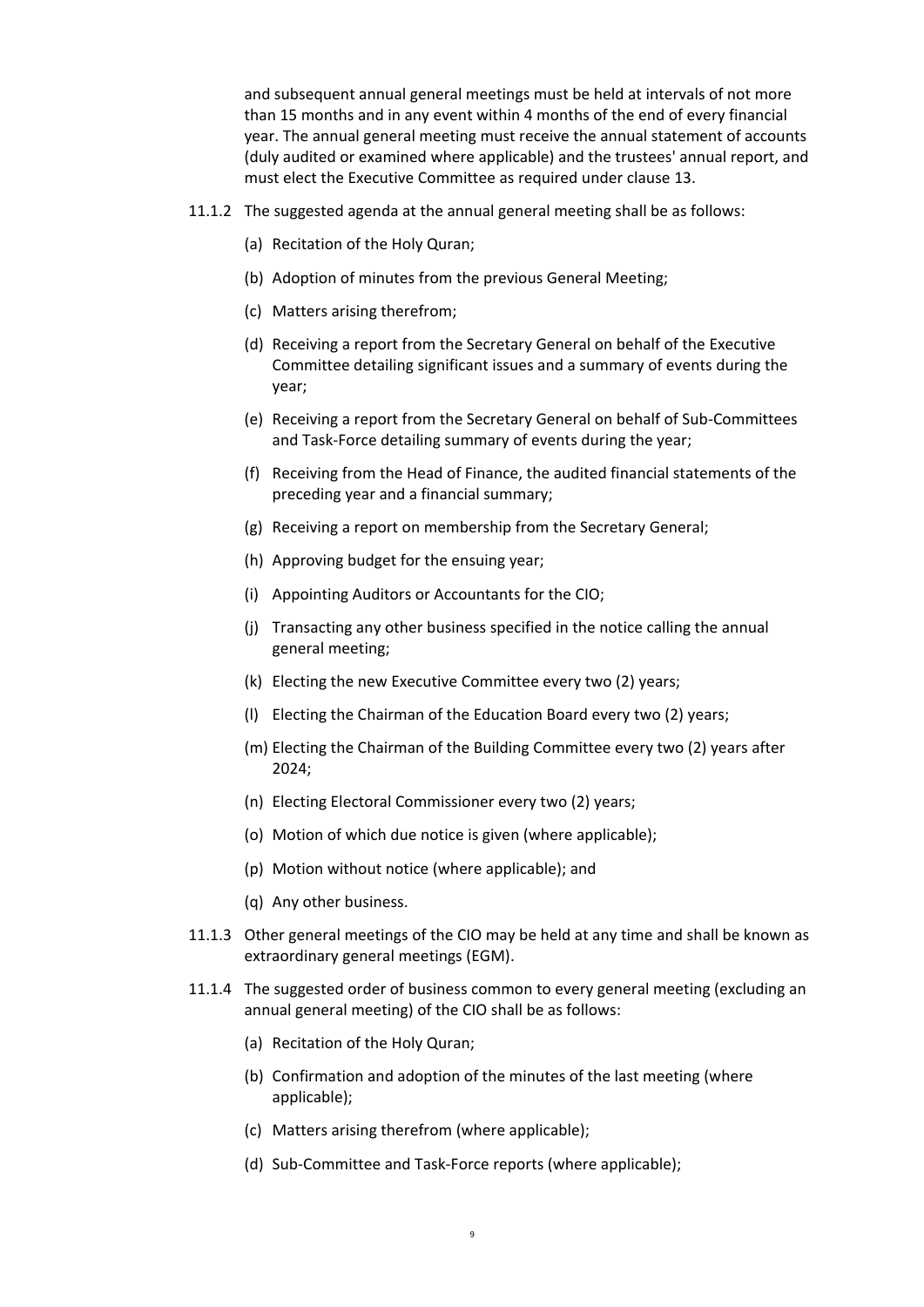- (e) Business required by the Executive Committee to be dealt with at the meeting in accordance with the circulated agenda;
- (f) Motion of which due notice is given (where applicable);
- (g) Motion without notice (where applicable); and
- (h) Any other business (where applicable).
- <span id="page-9-2"></span><span id="page-9-0"></span>11.2 Calling general meetings
	- 11.2.1 The Executive Committee:
		- (a) Must call the annual general meeting of the CIO in accordance with clause [11.1.1,](#page-7-2) and identify it as such in the notice of the meeting; and
		- (b) May call any other general meeting of the members at any time.
	- 11.2.2 The Executive Committee must, within twenty-eight (28) days, call a general meeting of the CIO if:
		- (a) They receive a request to do so from at least sixty (60) members; and
		- (b) The request states the general nature of the business to be dealt with at the meeting and is authenticated by the member(s) making the request.
	- 11.2.3 If, at the time of any such request, there has not been any general meeting of the CIO for more than 15 months, then clause [11.2.2\(a\)](#page-9-0) shall have effect as if thirty (30) were substituted for sixty (60) members.
	- 11.2.4 Any such request may include particulars of a resolution that may properly be proposed, and is intended to be proposed, at the meeting.
	- 11.2.5 A resolution may only properly be proposed if it is lawful, and is not defamatory, frivolous or vexatious.
- <span id="page-9-3"></span><span id="page-9-1"></span>11.3 Notice of general meetings
	- 11.3.1 The Executive Committee must give at least fourteen (14) clear days' notice of any general meeting (excluding an annual general meeting) to all the members.
	- 11.3.2 The Executive Committee must give at least twenty-one (21) clear days' notice of every annual general meeting to all the members.
	- 11.3.3 If it is agreed by not less than 70% of all members present, any resolution may be proposed and passed at the meeting even though the requirements of clause [11.3.1](#page-9-1) have not been met. This clause 11.3.3 does not apply where a specified period of notice is strictly required by another clause in this constitution, by the 2011 Act or by the General Regulations.
	- 11.3.4 The notice of any general meeting must:
		- (a) State the time and date of the meeting;
		- (b) Give the address at which the meeting is to take place;
		- (c) Give particulars of any resolution which is to be moved at the meeting, and of the general nature of any other business to be dealt with at the meeting; and
		- (d) If a proposal to alter the constitution of the CIO is to be considered at the meeting, include the text of the proposed alteration.
	- 11.3.5 Notices and communications can be via letter, email or announcements.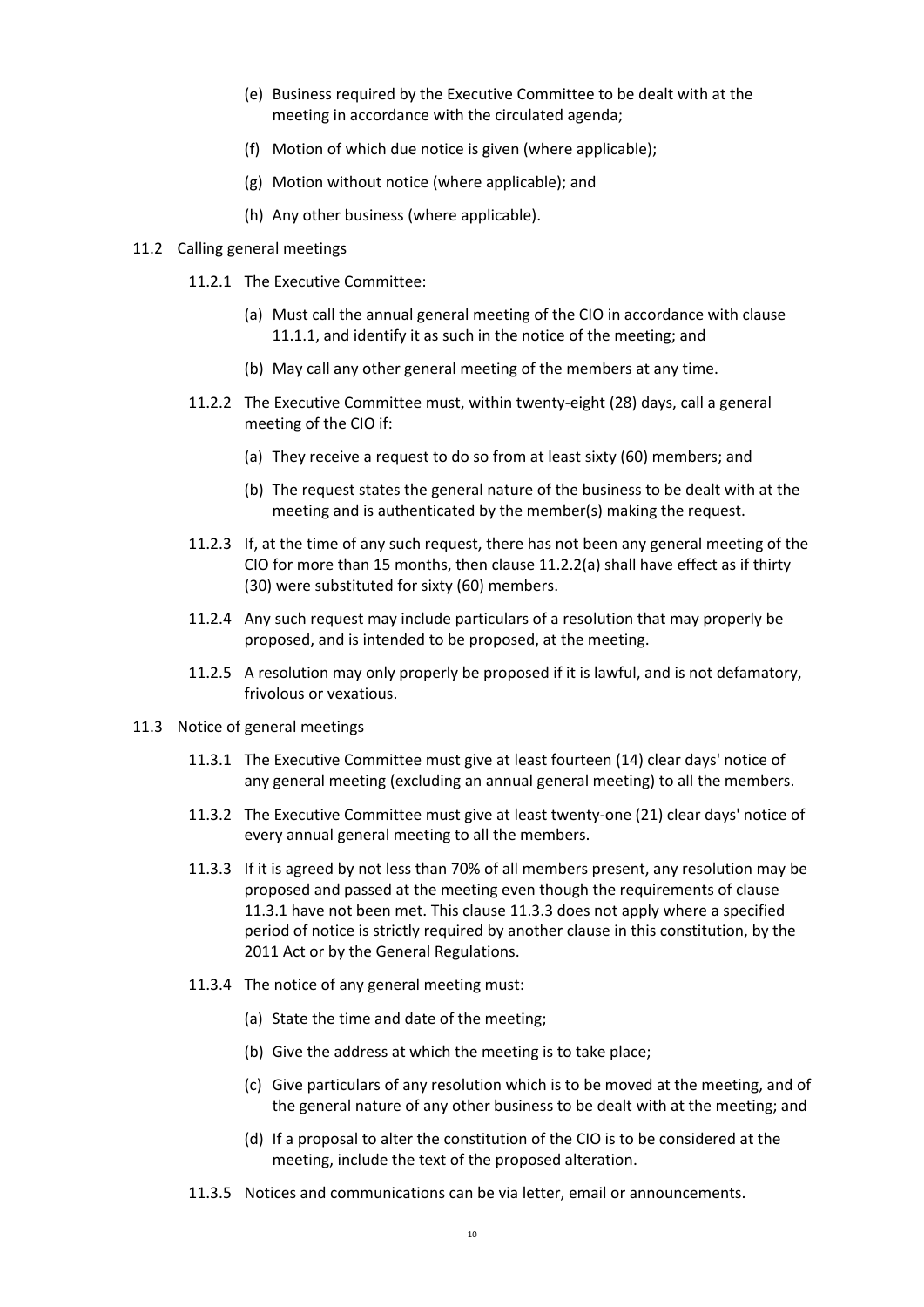- 11.3.6 The proceedings of a meeting shall not be invalidated because a member who was entitled to receive notice of the meeting did not receive it because of accidental omission by the CIO.
- 11.4 Chairing of general meetings
	- 11.4.1 All general meetings shall be chaired by the President and if unable to be present then the chair shall be taken by the Vice President and in the absence of both, the chair shall be taken by the Secretary General.
	- 11.4.2 The chair reserves the right to eject any member from the general meeting who:
		- (a) Is rude and offensive to any individual present; and / or
		- (b) Makes false or unfounded allegations; and / or
		- (c) Uses foul or aggressive language; and / or
		- (d) Uses violent or aggressive behaviour, or the threat of it, against the chair or any individual present.
- 11.5 Quorum at general meetings
	- 11.5.1 No business may be transacted at any general meeting of the CIO unless a quorum is present when the meeting starts.
	- 11.5.2 Subject to the following provisions, in the case of an annual general meeting, the quorum shall be forty (40) members and in the case of any other general meetings shall be twenty-five (25) members.
	- 11.5.3 Where the general meeting has been requested by members in accordance with clause [11.2.2,](#page-9-2) the quorum shall be 50% of members making the request. The chair will close the meeting if this quorum is not achieved within 15 minutes.
	- 11.5.4 If a quorum is not present within 15 minutes of the starting time specified in the notice of the meeting, the chair must adjourn the meeting and should notify the members of when the meeting will resume which must be within fourteen (14) days.
	- 11.5.5 There shall be no quorum requirement for the commencement of the adjourned meeting.
	- 11.5.6 If a meeting commences with a quorum, any subsequent lack of quorum shall not nullify any resolutions adopted during such proceedings.
- 11.6 Voting at general meetings
	- 11.6.1 Any decision other than one falling within clauses 4.1.5, [10.2](#page-7-1) (Decisions that must be taken in a particular way), 11.3.3 and 19.6 shall be taken by a simple majority of votes (on a show of hands) cast at the meeting.
	- 11.6.2 Every member has one vote.
	- 11.6.3 Any member can request for a poll before voting commences.
	- 11.6.4 In the event of an equality of votes, whether on a show of hands or on a poll, the chair of the meeting shall have a second or casting vote.
	- 11.6.5 Any objection to the qualification of any voter must be raised at the meeting at which the vote is cast and the decision of the chair of the meeting shall be final.
	- 11.6.6 Proxy voting shall not be allowed.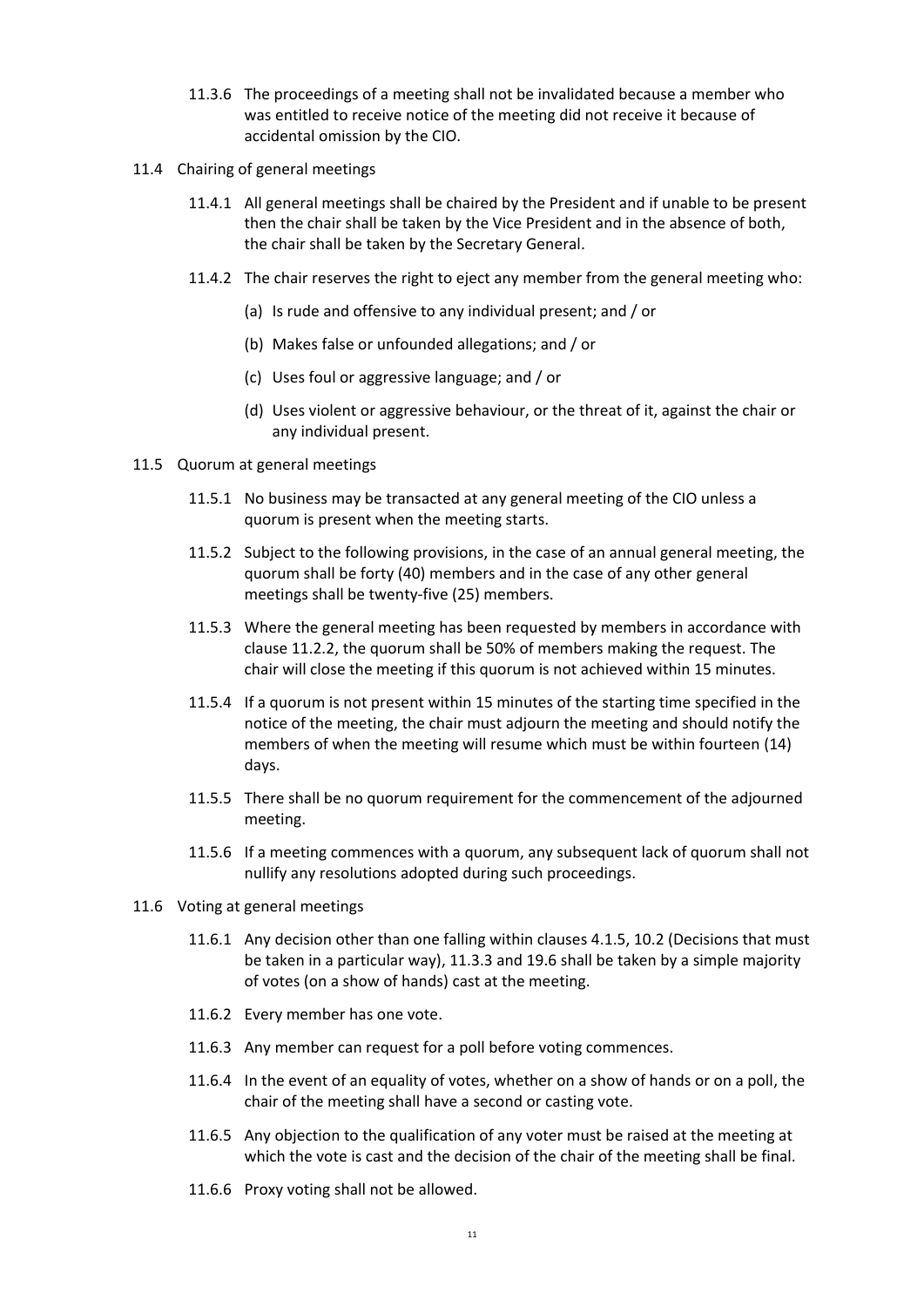# 11.7 Motion

- 11.7.1 If a member wishes to move any resolution at the annual general meeting, they shall give notice thereof in writing to the Secretary General not less than fourteen (14) clear days before the date of such meeting.
- 11.7.2 At any time, the Chair may at their discretion, permit a member to introduce a motion of which no notice has been given. Every such motion or amendment must be moved and seconded by another member and shall be produced in writing if required by the chair and shall be read to the meeting before it is further discussed or put to vote. If the chair rejects the motion and there is a seconder for the motion, then the proposal shall be put to a vote for it to be deliberated upon attaining a simple majority.

# 11.8 Amendments

- 11.8.1 Every amendment shall be relevant to the motion upon which it is moved;
- 11.8.2 Whenever an amendment upon an original motion has been moved and seconded, no second or subsequent amendment shall be moved until the first amendment shall have been disposed of, but notice of any number of amendments may be given;
- 11.8.3 An amendment shall either be an addition or an omission of words to the original motion;
- 11.8.4 If an amendment is carried, the motion as amended shall take the place of the original motion and shall become the question upon which any further amendments may be moved;
- 11.8.5 If any amendment is rejected, other amendments may be moved on the original motion.
- 11.9 Order of debate
	- 11.9.1 Any member speaking on a motion from the floor shall at all times address the chair;
	- 11.9.2 A member who speaks shall direct the speech strictly to the motion under discussion, or to an amendment to be proposed by the member or to a question of order;
	- 11.9.3 A member, unless authorised by the chair, shall address the meeting only once on any motion or amendment. However, the mover of any original proposition may respond, provided any new matter is not introduced into the debate and the response is confined to answering the previous speaker. A member may also speak on any point of order or for any purpose of making a personal explanation;
	- 11.9.4 No speech shall exceed five (5) minutes in length, except in case of a mover of an original motion where the period shall not exceed ten (10) minutes. These periods may be extended at the discretion of the chair; and
	- 11.9.5 A motion or amendment once made and seconded shall not be altered without the consent of the chair.

# **12 The Executive Committee**

12.1 Functions and duties of the Executive Committee:

The Executive Committee shall manage the affairs of the CIO and may for that purpose exercise all the powers of the CIO. It is the duty of each Executive Committee member: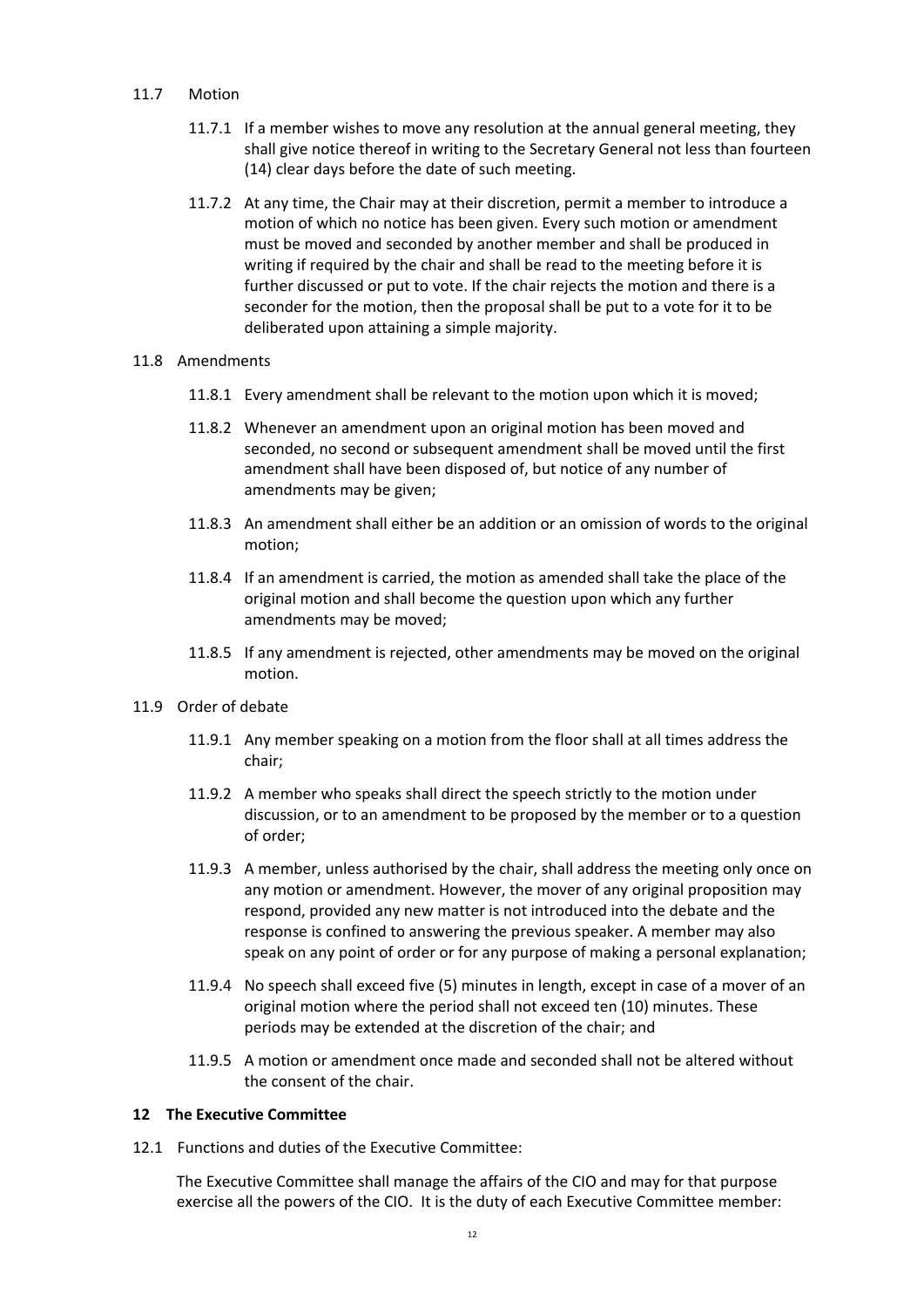- 12.1.1 To exercise his or her powers and to perform his or her functions in his or her capacity as an Executive Committee member of the CIO in the way he or she decides in good faith would be most likely to further the purposes of the CIO; and
- 12.1.2 To exercise, in the performance of those functions, such care and skill as is reasonable in the circumstances having regard in particular to:
	- (a) Any special knowledge or experience that he or she has or holds himself or herself out as having; and
	- (b) If he or she acts as an Executive Committee member of the CIO in the course of a business or profession, to any special knowledge or experience that it is reasonable to expect of a person acting in the course of that kind of business or profession.
- <span id="page-12-1"></span>12.2 Eligibility for Executive Committee
	- 12.2.1 Every Executive Committee member must be a member of the CIO for at least two (2) years except for the President and Vice President who should be members for five (5) years. This does not apply to the Chair and Secretary of the Ladies Committee until 31 March 2024.
	- 12.2.2 No individual may be appointed as an Executive Committee member of the CIO:
		- (a) Unless he or she demonstrates a strong commitment to fulfilling the Objects; or
		- (b) If he or she is the Electoral Commissioner; or
		- (c) If he or she resides more than sixty (60) miles from the Birmingham Premises; or
		- (d) Has been convicted of an offence involving moral turpitude, deception or dishonesty; or
		- (e) Would otherwise cease to be an Executive Committee member under clause 16.1.
	- 12.2.3 In the case of an individual being appointed as the President or the Vice President of the CIO, he or she must not be under the age of 25 years.
	- 12.2.4 No one is entitled to act as an Executive Committee member whether on appointment or on any re-appointment until he or she has expressly acknowledged, in whatever way the Executive Committee decide, his or her acceptance of the office of the Executive Committee.
- <span id="page-12-0"></span>12.3 Number of Executive Committee members
	- 12.3.1 There must be at least two Executive Committee members. If the number falls below this minimum, the remaining Executive Committee members may act only to call a meeting of the Executive Committee or appoint a new Executive Committee member.
	- 12.3.2 The maximum number of Executive Committee members is 16. The Executive Committee may not appoint any Executive Committee member if as a result the number of Executive Committee members would exceed the maximum.
	- 12.3.3 When complete, the Executive Committee shall comprise as below:
		- (a) President;
		- (b) Vice President;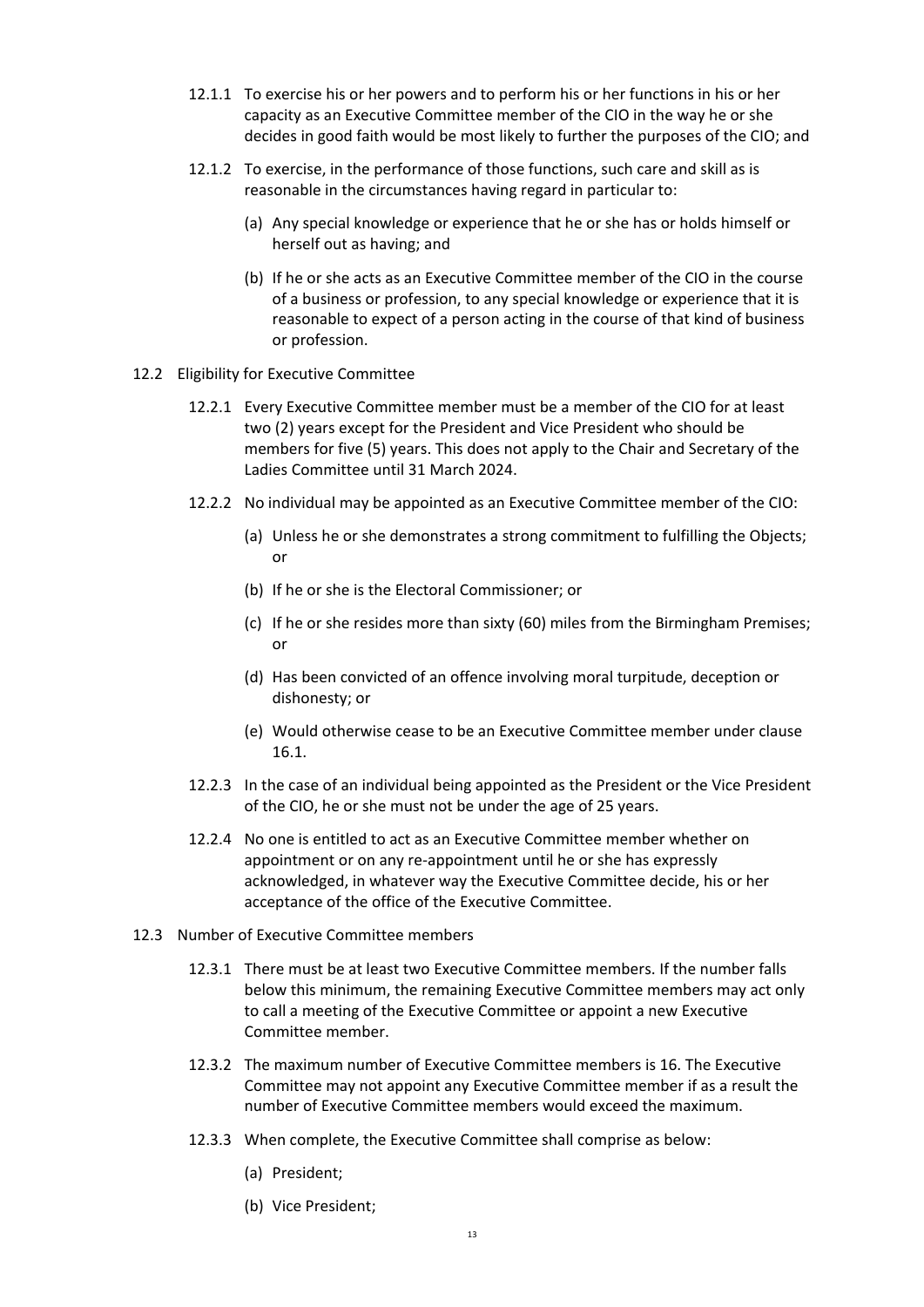- (c) Secretary General (appointed by the President);
- (d) Deputy Secretary General;
- (e) Head of Finance;
- (f) Treasurer;
- (g) Chair of the Building Committee;
- (h) Chair of the Education Board;
- (i) Chair of the Ladies Committee;
- (j) Secretary of the Ladies Committee;
- (k) Up to four additional Executive Committee members; and
- (l) Two appointed Executive Committee members by the Executive Committee.
- 12.4 First Executive Committee members
	- 12.4.1 The first Executive Committee members of the CIO are:
		- (a) Gulamraza Datoo; and
		- (b) Riyazhusein Ladak.
- 12.5 President
	- 12.5.1 The President shall be the head of the CIO and shall preside over the general and Executive Committee meetings when present.
	- 12.5.2 The President shall nominate the Secretary General.
	- 12.5.3 The President shall direct the Secretary General to convene general and Executive Committee meetings as and when necessary.
	- 12.5.4 The President shall ensure that the duties of the Executive Committee are executed to a satisfactory and acceptable level as per the constitution and rules and by-laws prevailing at the time.
	- 12.5.5 Up to one (1) year after retiring as a President or completing the term, the retiring President may be invited by the current Executive Committee to an Executive Committee meeting to advise on any matters arising.
	- 12.5.6 The President shall have the power to incur expenditure or submit donations on behalf of the CIO not in excess of two thousand pounds (£2,000.00) without the previous sanction of the Executive Committee but shall have to account for such expenditure to the Executive Committee at its next meeting.
- 12.6 Vice President
	- 12.6.1 In the absence of the President, the powers, duties and rights of the President shall vest in the Vice President.
	- 12.6.2 On all other occasions, the Vice President shall assist the President as and when required.
- 12.7 Secretary General
	- 12.7.1 The Secretary General will ensure proper administration of the CIO's affairs with support from the Office staff.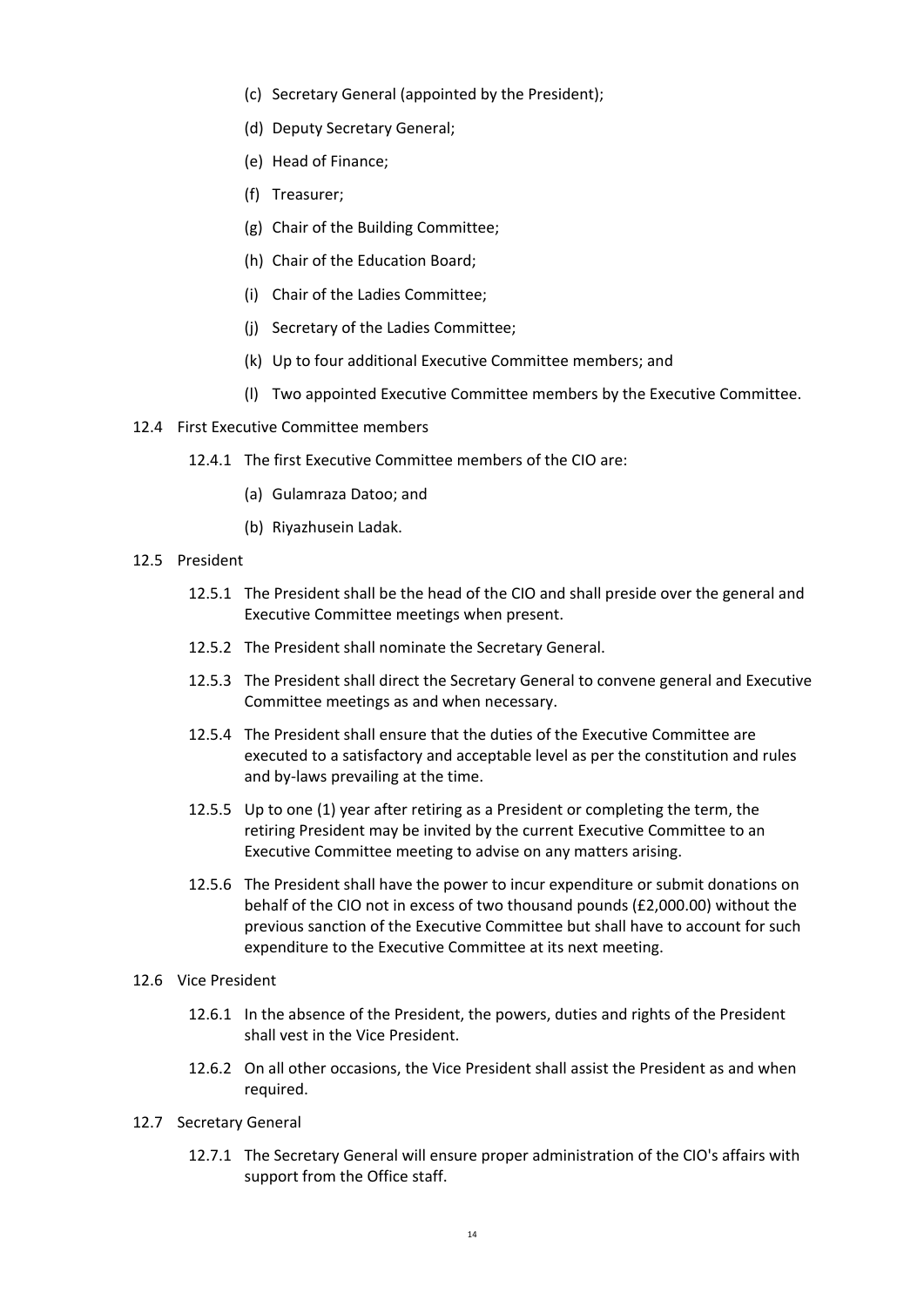- 12.7.2 The Secretary General shall keep all records of the CIO and deal with all correspondence in accordance with the direction of the President and the Executive Committee.
- 12.7.3 The Secretary General shall keep a record of the minutes of all general and Executive Committee meetings.
- 12.7.4 The Secretary General shall convene all meetings as directed by the President.
- 12.7.5 The Secretary General shall liaise with the Director of Programmes to ensure that the necessary provisions, including the provision of reciters, are made for the remembrances and continuation of all religious dates and events as per the Islamic calendar.
- 12.7.6 The Secretary General shall prepare a report for each annual general meeting regarding the state of affairs of the CIO and after its approval by the Executive Committee, present the same to the members at the relevant annual general meeting.
- 12.7.7 The Secretary General shall maintain the list of all members in accordance with clause [24.](#page-22-0)
- 12.7.8 The Secretary General shall distribute the minutes and where necessary, any progress reports to the members within six (6) months following any general meetings.
- 12.7.9 The Secretary General shall distribute the minutes of Executive Committee meetings to the Executive Committee members within two (2) weeks after the meeting.
- 12.7.10 The Secretary General shall ensure that all elected and nominated officials, including but not limited to, the Executive Committee and Electoral Commissioner have completed and submitted the 'Fit for Purpose', 'Confidentiality and Conflict of Interest Agreement' and 'Disclosure and Barring Service' forms to the Secretary General within twenty eight (28) days of taking office.
- 12.7.11 The Secretary General may delegate any of the above duties to the Deputy Secretary General.
- 12.8 Deputy Secretary General
	- 12.8.1 The Deputy Secretary General shall assist and deputise for the Secretary General as and when required.
	- 12.8.2 In the absence of the Secretary General, the duties of the Secretary General shall be vested in the Deputy Secretary General.
- 12.9 Head of Finance
	- 12.9.1 The Head of Finance shall be accountable for recording all financial transactions and dealings of the CIO, maintain a record thereof and submit such records to the Executive Committee from time to time.
	- 12.9.2 The Head of Finance shall check and where necessary query any transactions or projects before they are approved by the Executive Committee or members of the CIO.
	- 12.9.3 The Head of Finance shall present a summary of financial affairs at each quarterly Executive Committee meeting.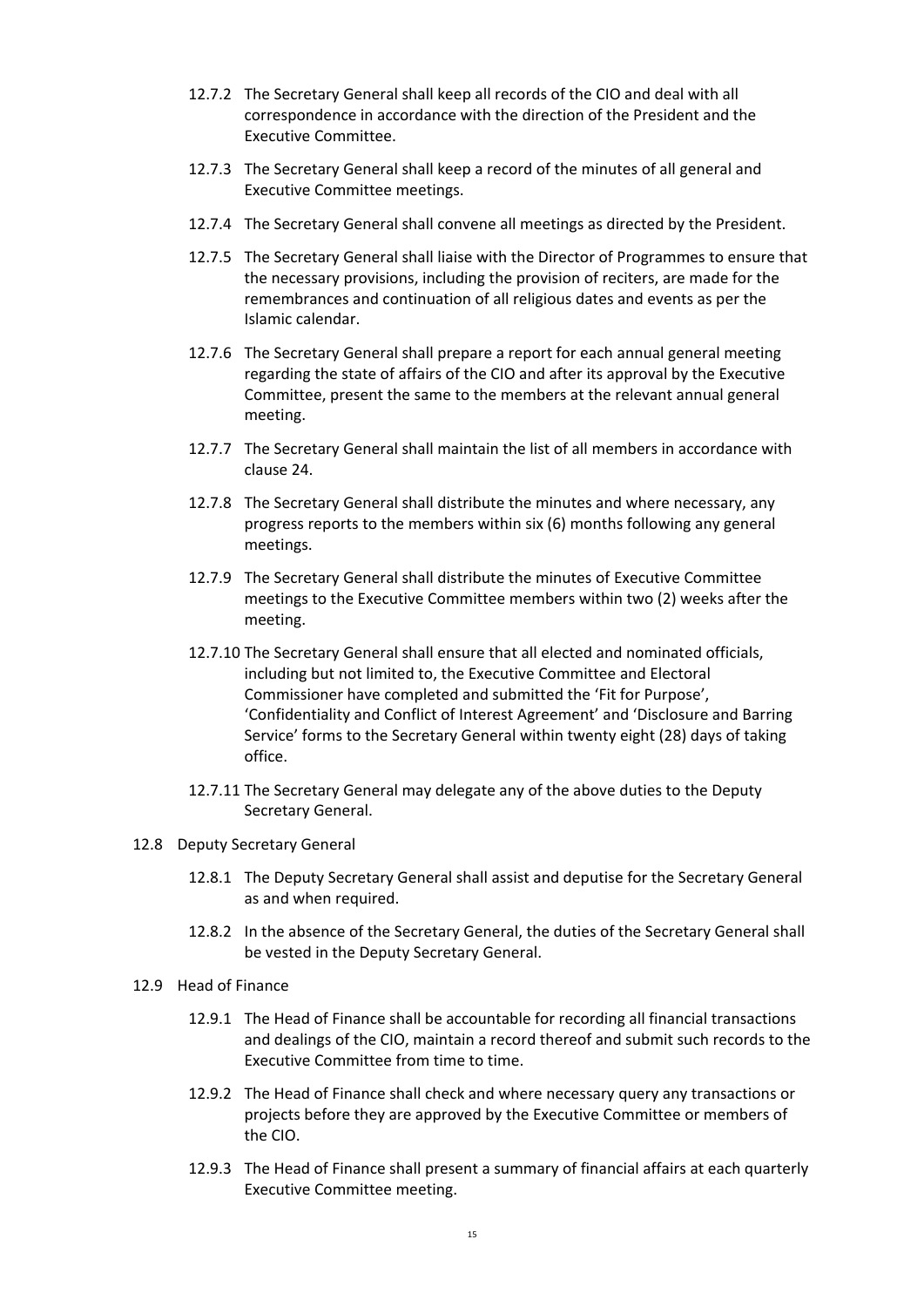- 12.9.4 The Head of Finance shall present at the annual general meeting a summary of the audited income and expenditure account and a balance sheet from the date of the last audited accounts up to the following 31 December.
- 12.9.5 Within ten (10) months of the end of the applicable financial year or such time as may be required by Law, the Head of Finance shall submit the required Annual Returns to the relevant bodies.
- 12.9.6 The Head of Finance shall be responsible for maintaining the financial records of all subsidiary companies of the CIO.
- 12.9.7 The Head of Finance will maintain the bank accounts of the CIO and all affiliated body corporates.
- 12.9.8 The Head of Finance may delegate any of the above duties to the Treasurer.

## 12.10 Treasurer

- 12.10.1 The Treasurer shall assist and deputise for the Head of Finance.
- 12.10.2 In the absence of the Head of Finance, the duties of the Head of Finance shall be vested in the Treasurer.
- 12.10.3 The Treasurer shall arrange for the depositing of all monies received of the CIO with its Bankers or other designated financial institutions, if any, at the earliest opportunity.
- 12.10.4 The Treasurer shall keep account of all receipts and payments, maintain proper books of accounts and work with the Head of Finance to furnish them to the Executive Committee and the auditors as and when necessary.
- 12.10.5 The Treasurer shall maintain up to date membership payment records and notify the Secretary General of any member(s) falling into subscription arrears on 31 March.

# <span id="page-15-0"></span>**13 Appointment of the Executive Committee**

- 13.1 The Executive Committee, save for the Secretary General, Chair of Ladies Committee and Secretary of Ladies Committee shall be elected by the members of the CIO at annual general meeting and shall hold office until the end of the second annual general meeting of the CIO following the annual general meeting at which they were appointed. Subject to clause [17.1,](#page-19-0) Executive Committee members shall be eligible for reappointment.
- 13.2 A member shall not be barred from being elected to any office in their absence, as long as a prior written and signed consent of the member is submitted to the Electoral Commissioner before the meeting.
- <span id="page-15-1"></span>13.3 The Executive Committee may at any time decide to appoint a new Executive Committee member who should meet the eligibility criteria, whether in place of an Executive Committee member who has retired or been removed in accordance with clause [16](#page-17-0) (Retirement and removal of Executive Committee member), or as an additional Executive Committee member, provided that the limit specified in clause [12.3.2](#page-12-0) on the number of Executive Committee members would not as a result be exceeded.
- 13.4 A person so appointed by Executive Committee in accordance with clause [13.3](#page-15-1) shall hold office until the conclusion of the next annual general meeting and, subject to clause [17.1,](#page-19-0) shall be eligible for reappointment.
- 13.5 The Executive Committee members, following elections at the annual general meeting, shall be required to attend the first meeting of the newly elected Executive Committee to be convened within twenty-eight (28) days after the annual general meeting. At this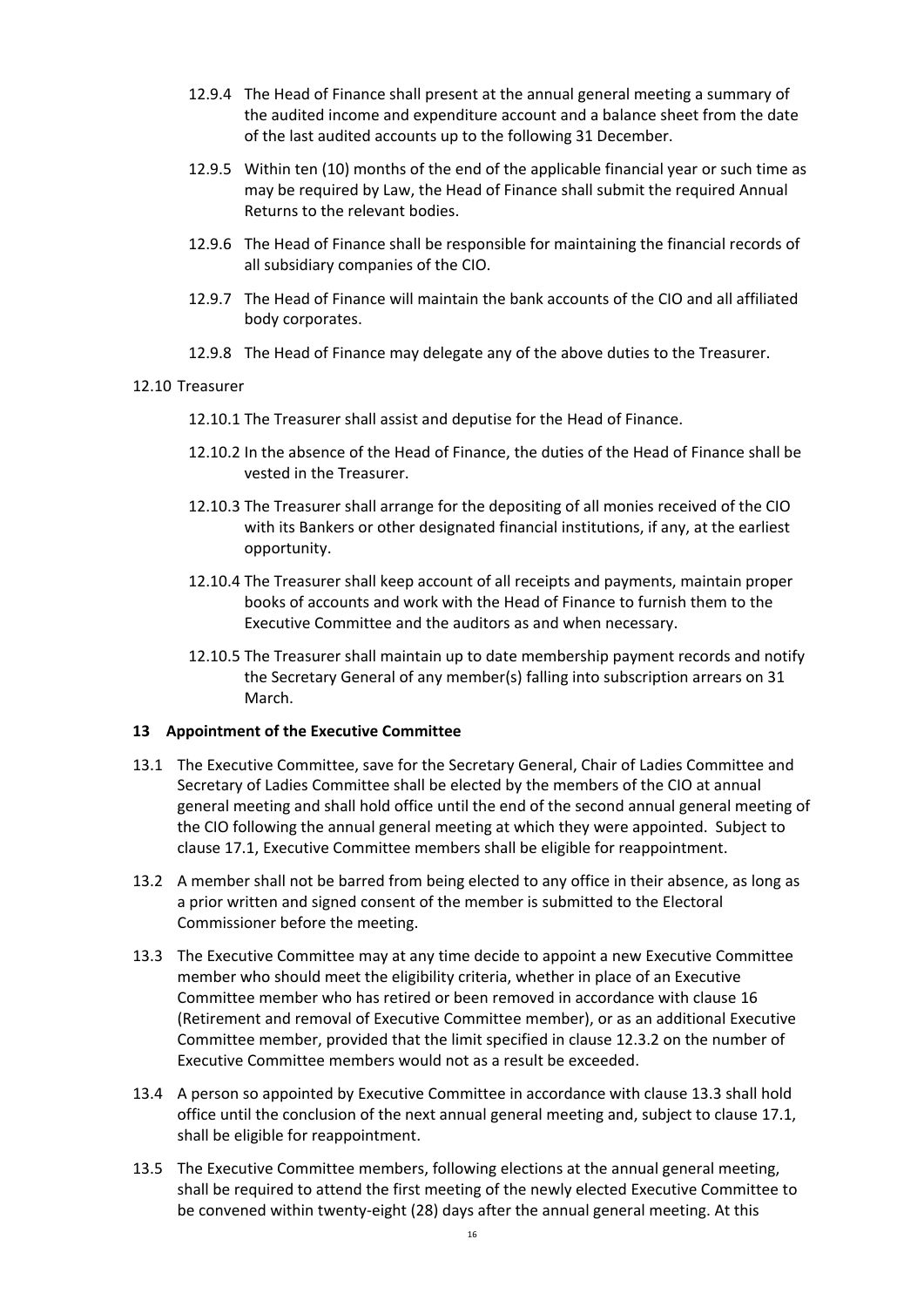meeting, the retiring Executive Committee shall handover all necessary equipment and information relating to the CIO to the new Executive Committee. Also, at this meeting, the Electoral Commissioner shall explain to the newly elected Executive Committee all of the implications of the CIO Constitution and bye-laws and clarify any clauses of the CIO Constitution.

13.6 The newly elected Executive Committee shall officially take office after the handover meeting as per clause 13.5 has taken place or twenty-eight (28) days from the date of election, whichever is earlier. However, the President Elect shall be fully informed of any activities by the outgoing Executive Committee prior to the handover.

## <span id="page-16-0"></span>**14 Appointment of Electoral Commissioner**

- 14.1 The members of the CIO shall appoint an Electoral Commissioner at the first annual general meeting of the CIO and every other annual general meeting thereafter to hold office until the close of the second annual general meeting following his appointment.
- 14.2 The Electoral Commissioner shall act as the Returning Officer for the elections of all the positions.
- 14.3 The Executive Committee may determine eligibility criteria for the Electoral Commissioner but in any event, the Electoral Commissioner must:
	- 14.3.1 Be a member and must have been a member for five (5) years;
	- 14.3.2 Be aged over 25 years;
	- 14.3.3 Not be an Executive Committee member;
	- 14.3.4 Not reside more than sixty (60) miles from the Birmingham Premises; and
	- 14.3.5 Not have been convicted of an offence involving moral turpitude, deception or dishonesty.
- 14.4 Duties of the Electoral Commissioner
	- 14.4.4 Election of President

The President shall be elected for a term of two (2) years by the members in accordance with the following provisions:

- (a) On 01 January preceding the end of term of office of the President, the Electoral Commissioner shall issue notice to all members inviting written nominations before 28 February for a candidate for the office of the President for the next two (2) years;
- (b) Such nominations shall be accompanied by a written communication from the person nominated signifying their consent to such nomination with five (5) members seconding the nomination;
- (c) If nominations are received by the Electoral Commissioner by 28 February, then notice will be issued to members giving names of nominations received and inviting any other nominations by 15 March. Any nominations received after 15 March or at the annual general meeting shall not be included;
- (d) If no nominations are received by the Electoral Commissioner by 28 February, then there will be open nominations and voting at the annual general meeting;
- (e) The Electoral Commissioner shall ensure that all nominations satisfy the eligibility criteria as set clause [12.2;](#page-12-1)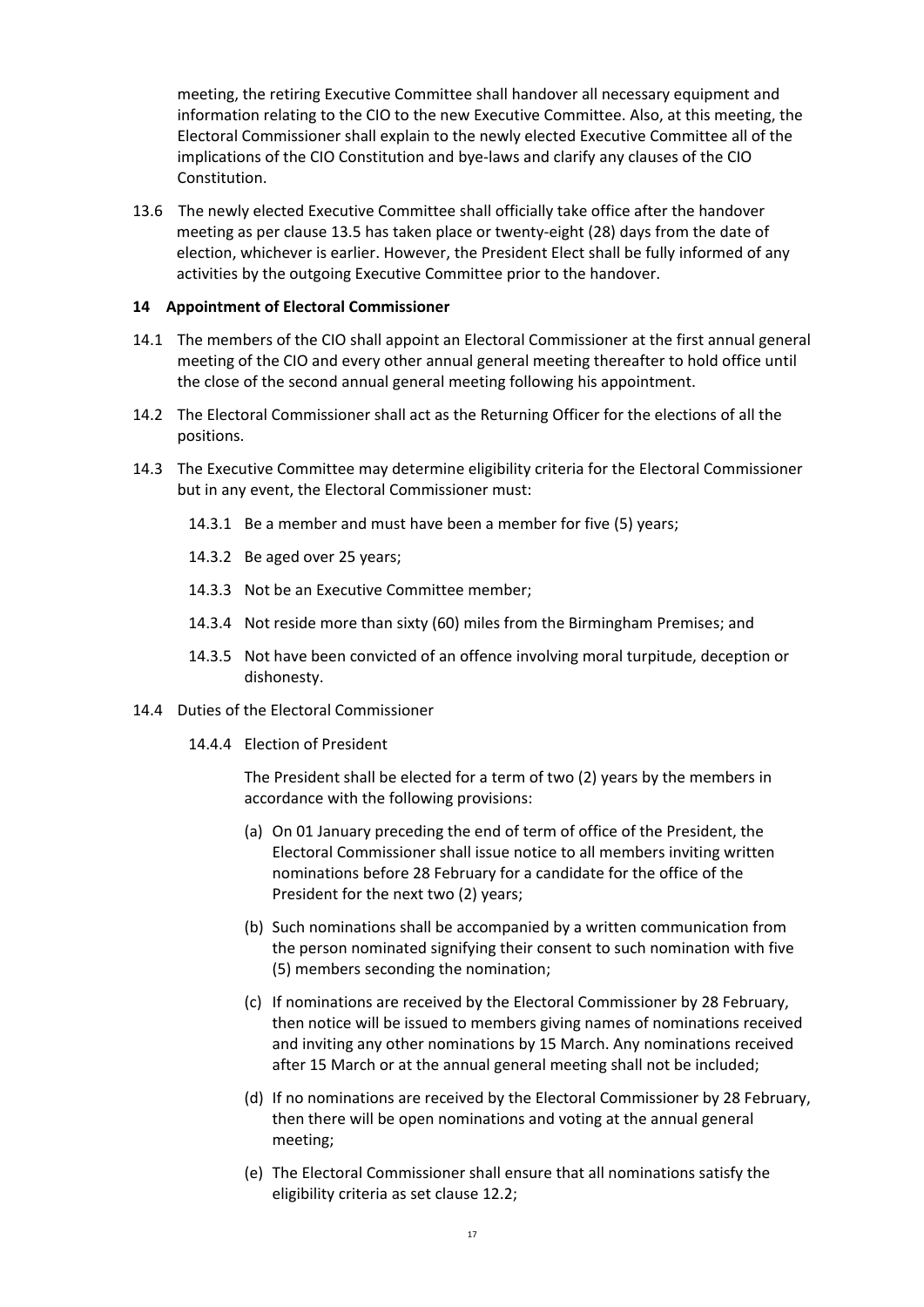- (f) If there is more than one nomination by the 15 March, elections will be held at the annual general meeting;
- (g) If there is only one nomination for the President by 15 March, that person will be duly appointed at the annual general meeting as the President for the next term;
- (h) The Electoral Commissioner shall send out the manifesto of each candidate (subject to clause (c) above) at least two (2) weeks before the annual general meeting;
- (i) The Electoral Commissioner may appoint two (2) members who are not Executive Committee members to help in counting the votes. The Electoral Commissioner will thereafter declare the result of the vote and will declare the candidate with the largest number of votes as the duly elected President; and
- (j) Should the President and Vice President resign together, the Electoral Commissioner shall call for open elections within twenty-eight (28) days of the resignations. The new Executive Committee shall hold office for the duration of the remaining term.
- 14.4.5 Election of Executive Committee members

The Electoral Commissioner shall receive all the nominations for individuals nominated at the annual general meeting and will oversee the elections.

- 14.5 An Electoral Commissioner ceases to hold office if he or she:
	- 14.5.1 Fails to meet the eligibility criteria during his or her term of office;
	- 14.5.2 Resigns by notifying the CIO in writing;
	- 14.5.3 Dies;
	- 14.5.4 In the written opinion, given to the CIO, of a registered medical practitioner treating that person, has become physically or mentally incapable of acting as an Executive Committee member and may remain so for more than three months; or
	- 14.5.5 Is removed by the members of the CIO.
- 14.6 In the event of a vacancy or a resignation by the Electoral Commissioner, the Executive Committee shall advertise the position and nominate the most appropriate individual meeting the eligibility criteria within twenty-eight (28) days of the resignation. This individual will hold this position up to the next annual general meeting.

## **15 Information for new Executive Committee member**

- 15.1 The Executive Committee will make available to each new Executive Committee member, on or before his or her first appointment:
	- 15.1.1 A copy of the current version of this constitution; and
	- 15.1.2 A copy of the ClO's latest Trustees' Annual Report and statement of accounts.

#### <span id="page-17-0"></span>**16 Retirement and removal of Executive Committee member**

- 16.1 An Executive Committee member ceases to hold office if he or she:
	- 16.1.1 Fails to meet the eligibility criteria during his or her term of office;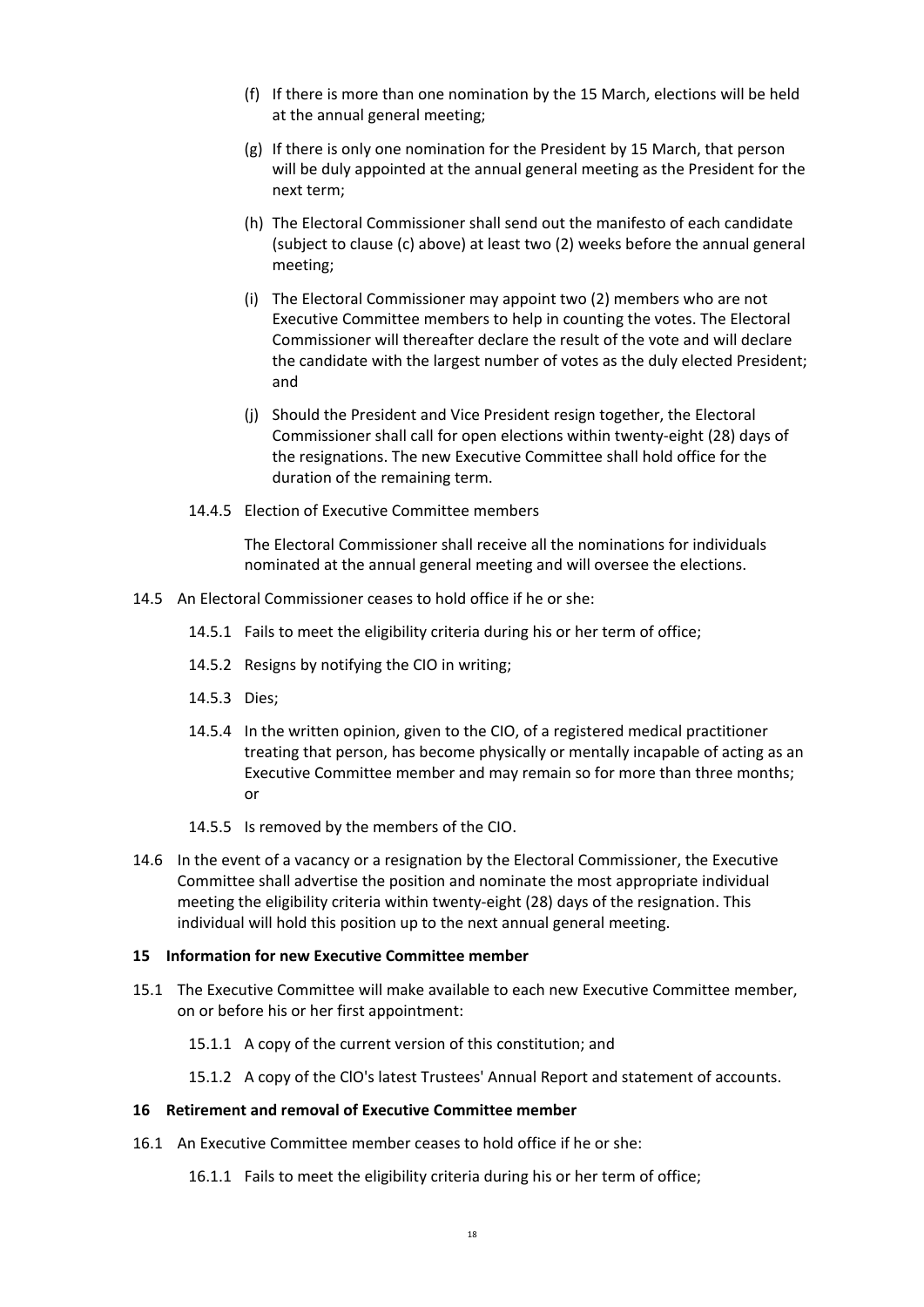- 16.1.2 Resigns by notifying the CIO in writing (but only if enough Executive Committee members will remain in office when the notice of resignation takes effect to form a quorum for meetings). Such a member shall not be able to fill any vacancy in the Executive Committee in any capacity for the remaining term;
- 16.1.3 Is absent without the permission of the President from three consecutive meetings and the Executive Committee resolve that his or her office be vacated;
- 16.1.4 Dies;
- 16.1.5 In the written opinion, given to the CIO, of a registered medical practitioner treating that person, has become physically or mentally incapable of acting as an Executive Committee member and may remain so for more than three months;
- 16.1.6 Is removed by the members of the CIO in accordance with clauses [16.3](#page-18-0) an[d 16.4;](#page-18-1) or
- 16.1.7 Is disqualified from acting as an Executive Committee member by virtue of sections 178-180 of the 2011 Act (or any statutory re-enactment or modification of that provision).
- 16.2 Should an Executive Committee member resign or otherwise vacate office during the term, the remaining Executive Committee members shall advertise the position to members and shall nominate a candidate to the Executive Committee. The Executive Committee member shall be replaced within twenty-eight (28) days of the resignation. The nominated person should meet the eligibility criteria and shall hold office up to the next annual general meeting at which the Executive Committee member shall have to retire but will be eligible for re- election. All Members shall be notified of the new Executive Committee member within twenty-eight (28) days of the appointment.
- <span id="page-18-0"></span>16.3 An Executive Committee member shall be removed from office if a resolution to remove that Executive Committee member is proposed at a general meeting of the members called for that purpose and properly convened in accordance with clause [11,](#page-7-3) and the resolution is passed by a two-thirds (2/3) majority of votes cast at the meeting.
- <span id="page-18-1"></span>16.4 A resolution to remove an Executive Committee member in accordance with clause [16.3](#page-18-0) shall not take effect unless the individual concerned has been given at least fourteen (14) clear days' notice in writing that the resolution is to be proposed, specifying the circumstances alleged to justify removal from office, and has been given a reasonable opportunity of making oral and/or written representations to the members of the CIO.
- 16.5 Should the President resign, or a vacancy arise, the Vice President shall assume the vacant President's position immediately. The new President (former Vice President) shall select a new Vice President from the Executive Committee subject to provisions mentioned in the eligibility criteria of the Executive Committee members. The vacancy for the position of Vice President shall be filled within twenty-eight (28) days and shall be held up to the next annual general meeting.
- 16.6 Should the President and Vice President resign together, the entire Executive Committee shall be dissolved once they handover to the new Executive Committee who shall be elected within twenty-eight (28) days of the resignations. The elections will be called by the Electoral Commissioner. The new Executive Committee shall hold office for the duration of the remaining term.
- 16.7 Any resignation, termination or appointments to the Executive Committee shall be notified to all members by the Secretary General within twenty-eight (28) days of the event.
- **17 Reappointment of Executive Committee members**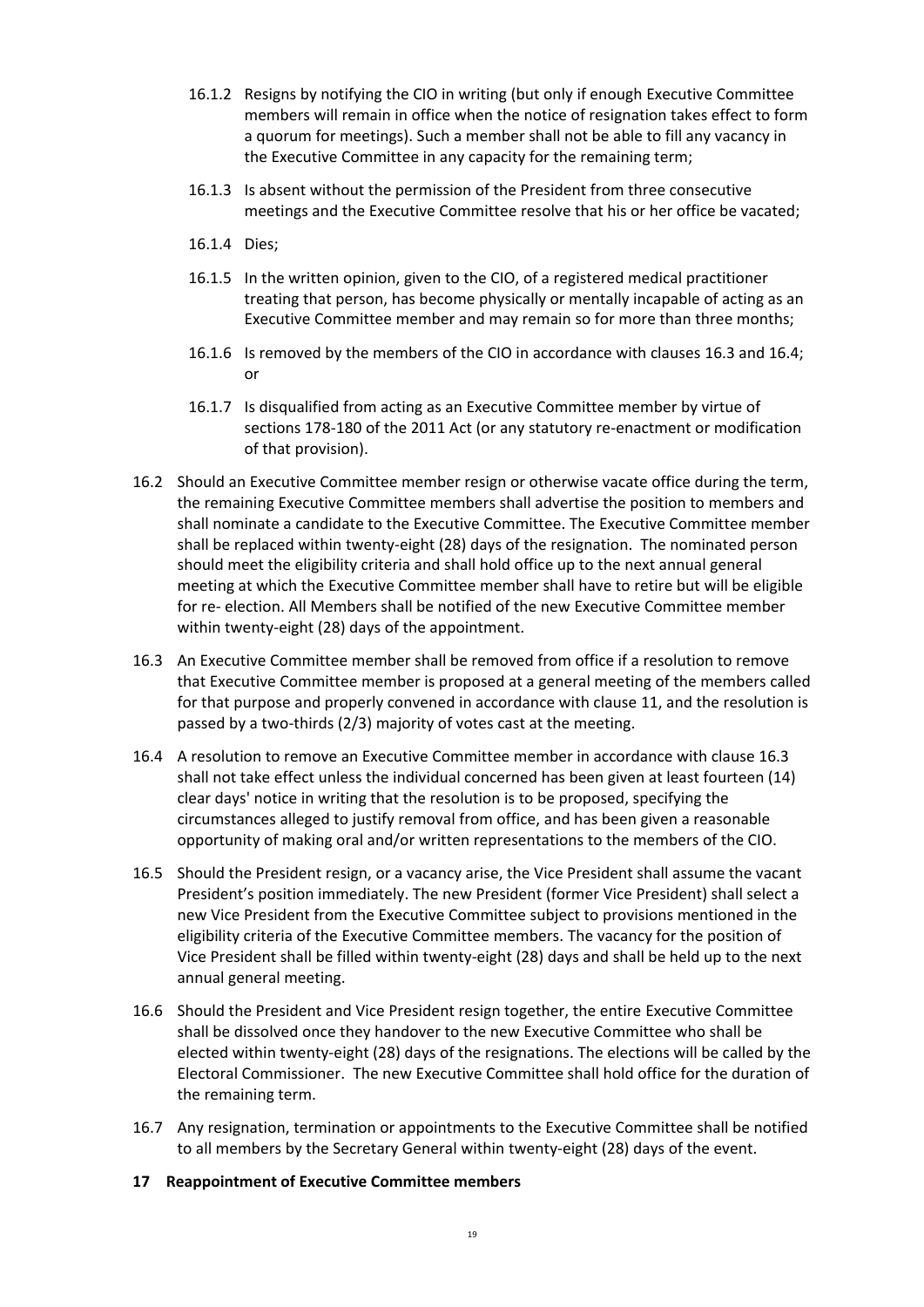<span id="page-19-0"></span>17.1 Any person who retires as an Executive Committee member is eligible for reappointment save that a President who has served for two (2) consecutive terms may not be reappointed for the same position for a third consecutive term but may be reappointed after an interval of two years.

# **18 Taking of decisions by Executive Committee**

- 18.1 Any decision may be taken either:
	- 18.1.1 At a meeting of the Executive Committee; or
	- 18.1.2 By resolution in writing or electronic form agreed by the Executive Committee members, which may comprise either a single document or several documents containing the text of the resolution in like form to each of which one or more Executive Committee member has signified their agreement.

# **19 Powers of the Executive Committee**

- 19.1 The Executive Committee shall decide on all matters of the CIO.
- 19.2 The Executive Committee will be accountable to its members for the delivery of the Strategic Plan as adopted by the members, and will be required to provide regular updates, at a minimum on an annual basis at the annual general meetings.
- 19.3 The Executive Committee may invite members who have specialist knowledge or advice to meetings provided that they have no power to vote.
- 19.4 The Executive Committee may appoint Sub-Committees or Taskforces in accordance with clauses 20.3 and 20.4.
- 19.5 The Executive Committee may call a general meeting on any matter of importance or urgency.
- 19.6 The Executive Committee may set up body corporates for managing the CIO matters. At all times, seven (7) of Executive Committee members of which the President, Vice President, Head of Finance and four (4) other Executive Committee members nominated by the Executive Committee shall be the directors of all such bodies. No property registered under a body corporate shall be sold, exchanged or disposed unless approved by a seventy five percent (75%) majority of members present and voting at a general meeting specifically called for passing such a resolution.
- 19.7 The Executive Committee must insure the property of the CIO against any foreseeable risk and take out such other insurance policies as may be required.
- 19.8 The Executive Committee shall decide on any matters not provided for in this constitution. Such decisions shall be binding unless otherwise repealed at a general meeting.
- 19.9 The Executive Committee shall have the power to authorise expenditure not in excess of fifty thousand Pounds (£50,000.00). For any unplanned expenditure exceeding twenty-five thousand pounds (£25,000.00), the members must be notified retrospectively.
- 19.10 The following procedures must be followed before any planned expenditure above twentyfive thousand pounds (£25,000.00) is commissioned:
	- 19.10.1 A letter should be sent to all members informing them of the project or cause of expenditure;
	- 19.10.2 The members should be given fourteen (14) days' notice to respond to the proposal; and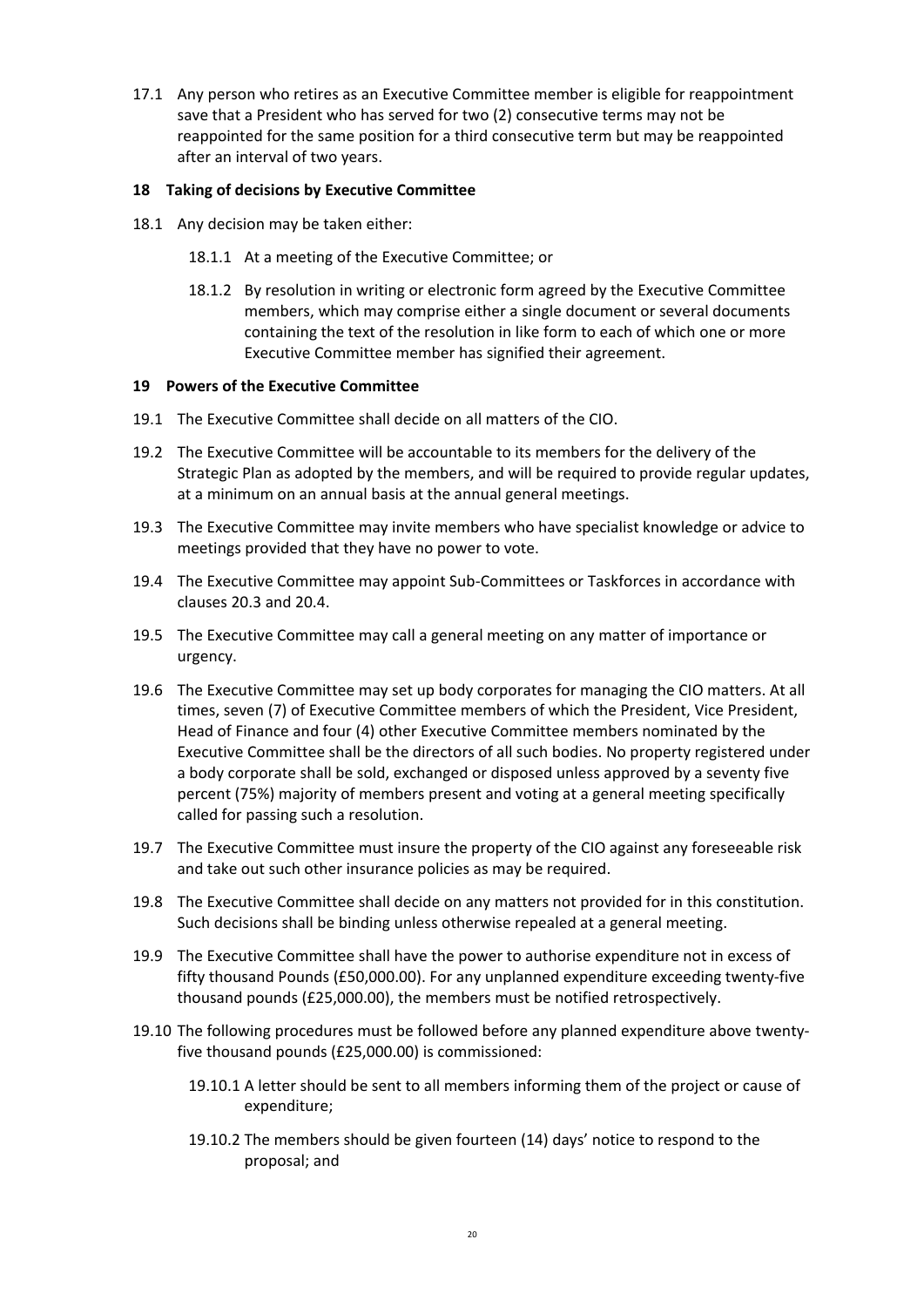19.10.3 If forty (40) members respond and are not happy with the cost or works or project, a general meeting shall be called within fourteen (14) days of their response to discuss about the expenditure and whether the work can go ahead.

# <span id="page-20-1"></span>**20 Delegation by the Executive Committee**

- <span id="page-20-0"></span>20.1 The Executive Committee may delegate any of their powers or functions to a committee or committees to be known as Sub-Committees and Taskforces and, if they do, they shall determine the terms and conditions on which the delegation is made. The Executive Committee may at any time alter those terms and conditions or revoke the delegation.
- 20.2 The power granted by clause [20.1](#page-20-0) is in addition to the power of delegation in the General Regulations and any other power of delegation available to the Executive Committee, but is subject to the following requirements:
	- 20.2.1 A committee may consist of two or more persons;
	- 20.2.2 The acts and proceedings of any committee must be brought to the attention of the Executive Committee as a whole as soon as is reasonably practicable; and
	- 20.2.3 The Executive Committee shall from time to time review the arrangements which they have made for the delegation of their powers.
- 20.3 Sub-Committees
	- 20.3.1 Each Sub-Committee shall, subject to any general directions of the Executive Committee, be in immediate charge of affairs of the particular function of the CIO for which it is responsible.
	- 20.3.2 The Executive Committee shall appoint the chair of each Sub-Committee except for the chairs of the Building Committee and Education Board, who will be elected by members at the annual general meeting.
	- 20.3.3 Each Sub-Committee shall be accountable to the Executive Committee and liaise with it at all times and promptly report to it in relation to all proceedings.
	- 20.3.4 Each Sub-Committee shall be run in accordance with guidelines and Terms of Reference provided by the Executive Committee only. Apart from the Building Committee and Education Board, for which Terms of References will be approved at the general meeting.
	- 20.3.5 A Sub-Committee shall not have the power to bind the CIO nor to act on its behalf.
- 20.4 Taskforces
	- 20.4.1 Terms of Reference will be created between the Executive Committee and the Taskforce.
	- 20.4.2 The Taskforce will be given a time limit to deliver the project, which will be reviewed every year at the annual general meeting.
	- 20.4.3 The chair of each Taskforce will be appointed by the Executive Committee and must be a member. The President cannot be the chair of a Taskforce but may be a member of a Taskforce.
	- 20.4.4 A Taskforce shall not have the power to bind the CIO nor to act on its behalf and shall act only in accordance with the Terms of Reference set by the Executive Committee.

# **21 Meetings of the Executive Committee**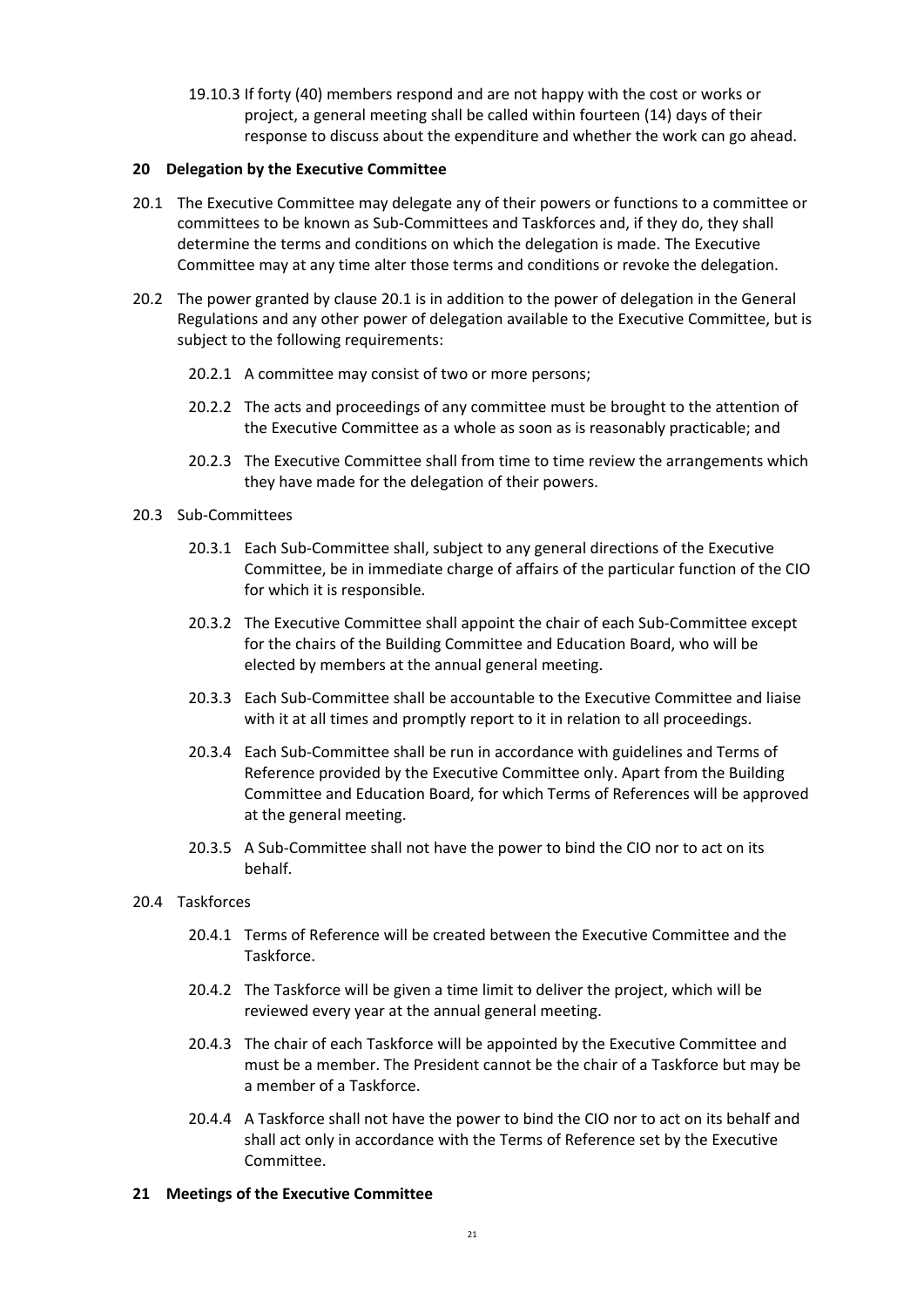- <span id="page-21-1"></span><span id="page-21-0"></span>21.1 Calling meetings
	- 21.1.1 The Executive Committee shall meet at least once every six (6) weeks to review the affairs of the CIO and to plan its activities.
	- 21.1.2 The Secretary General shall notify the Executive Committee members of the proposed meeting at least seven (7) days prior to the meeting.
	- 21.1.3 In case of an emergency, the Secretary General with the consent of the President or in absence the Vice President or during the absence of both shall call an emergency meeting and the notice required in clause [21.1.2](#page-21-0) shall be waived.
	- 21.1.4 Upon a requisition by at least four Executive Committee members notified in writing to the President, the President shall direct the Secretary General to summon a meeting to discuss the matters raised.
- 21.2 Chairing of meetings
	- 21.2.1 The President shall chair meetings of the Executive Committee. If the President is unable or unwilling to do so, the Vice President shall do so. If the Vice President is unable or unwilling to do so, the Secretary General shall do so. If the Secretary General is also unable or unwilling to do so, the meeting will be adjourned to a later date.
- 21.3 Procedure at meetings
	- 21.3.1 The quorum is nine (9) Executive Committee members.
	- 21.3.2 In the case of an equality of votes, the chair of the meeting shall have a second or casting vote.
	- 21.3.3 If at any time, a sufficient number of Executive Committee members to form a quorum are not present, or if despite fulfilling the quorum requirements the President, Vice President and Secretary General are absent; the meeting shall be adjourned and resumed on a later date decided at the adjourned meeting, which shall be within fourteen (14) days of the adjournment. The quorum for the reconvened meeting shall be seven (7) Executive Committee members of which one should be President, Vice President or Secretary General.

## **22 Execution of documents**

- 22.1 The CIO shall execute documents by signature.
- 22.2 A document is validly executed by signature if it is signed by at least two of the following trustees; President, Vice President, Secretary General, Deputy Secretary General, Head of Finance or Treasurer.

#### **23 Use of electronic communications**

- 23.1 The CIO will comply with the requirements of the Communications Provisions in the General Regulations and in particular:
	- 23.1.1 The requirement to provide within twenty-one (21) days to any member on request a hard copy of any document or information sent to the member otherwise than in hard copy form; and
	- 23.1.2 Any requirements to provide information to the Commission in a particular form or manner.
- 23.2 To the CIO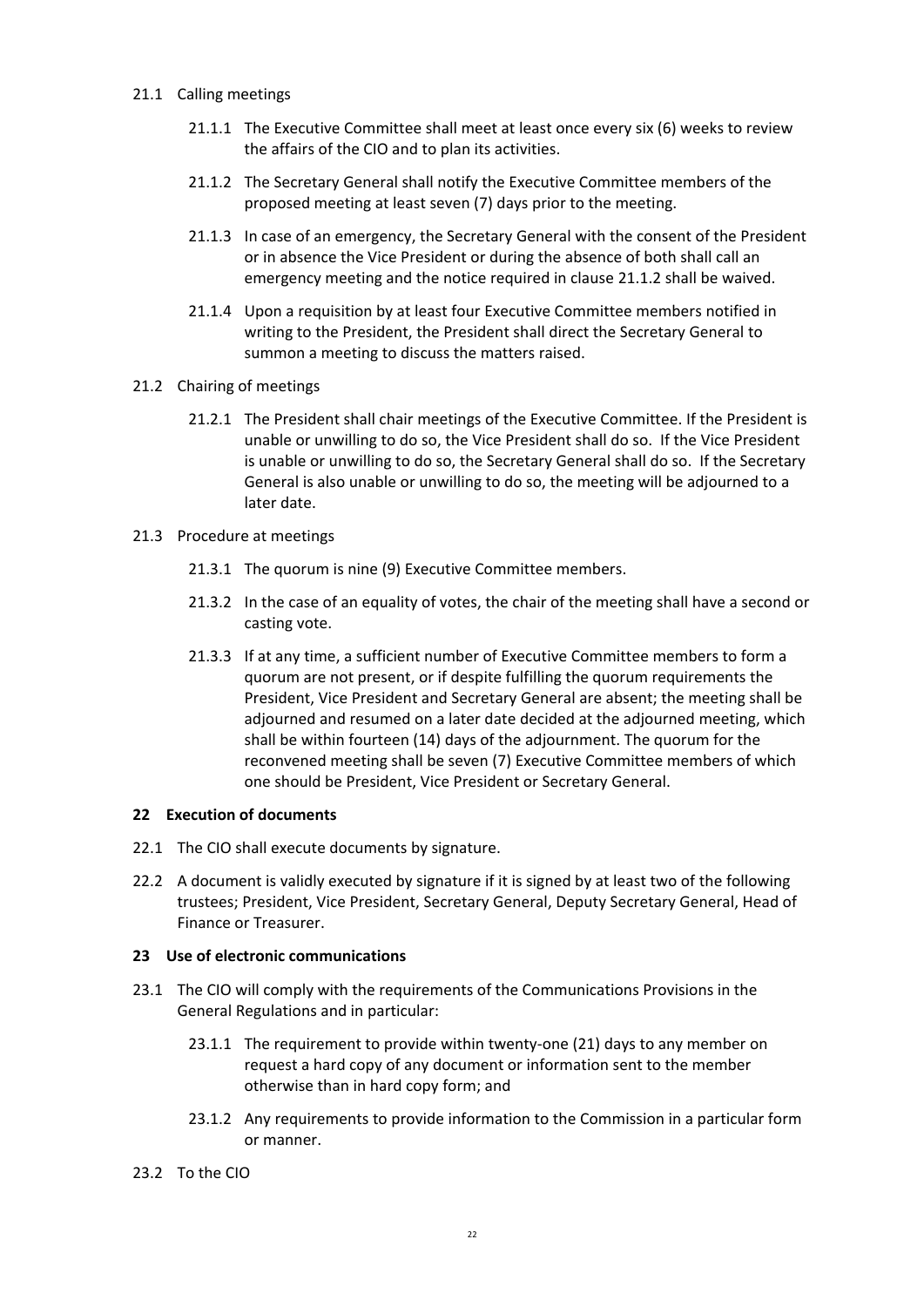- 23.2.1 Any member or an Executive Committee member of the CIO may communicate electronically with the CIO to an address specified by the CIO for the purpose, so long as the communication is authenticated in a manner which is satisfactory to the CIO.
- 23.3 By the CIO
	- 23.3.1 Any member or an Executive Committee member of the CIO, by providing the CIO with his or her email address or similar, is taken to have agreed to receive communications from the CIO in electronic form at that address, unless the member has indicated to the CIO his or her unwillingness to receive such communications in that form.
	- 23.3.2 The Executive Committee members may, subject to compliance with any legal requirements, by means of publication on its website:
		- (a) Provide the members with the notice referred to in clause [11.3](#page-9-3) (Notice of general meetings); and
		- (b) Give Executive Committee members notice of their meetings in accordance with clause [21.1](#page-21-1) (Calling meetings).
	- 23.3.3 The Executive Committee members must:
		- (a) Take reasonable steps to ensure that members and Executive Committee members are promptly notified of the publication of any such notice; and
		- (b) Send any such notice in hard copy form to any member or an Executive Committee member who has not consented to receive communications in electronic form.

# <span id="page-22-0"></span>**24 Keeping of Registers**

- 24.1 The CIO must comply with its obligations under the General Regulations in relation to the keeping of, and provision of access to, a (combined) register of its members and Executive Committee members.
- 24.2 The register of members shall be open for inspection at all reasonable times on request by any member and in any case no later than seven (7) days from the date of a written request.

# **25 Minutes**

- 25.1 The Secretary General must keep minutes of all:
	- 25.1.1 Appointments of officers made by the Executive Committee;
	- 25.1.2 Proceedings at general meetings of the CIO; and
	- 25.1.3 Meetings of the Executive Committee and committees of the Executive Committee including:
		- (a) The names of the Executive Committee members present at the meeting;
		- (b) The decisions made at the meetings;
		- (c) Where appropriate the reasons for the decisions; and
		- (d) Decisions made by the Executive Committee otherwise than in meetings.

# **26 Accounting records, accounts, annual reports and returns, register maintenance**

26.1 The financial year of the CIO shall commence on  $1<sup>st</sup>$  January of each year.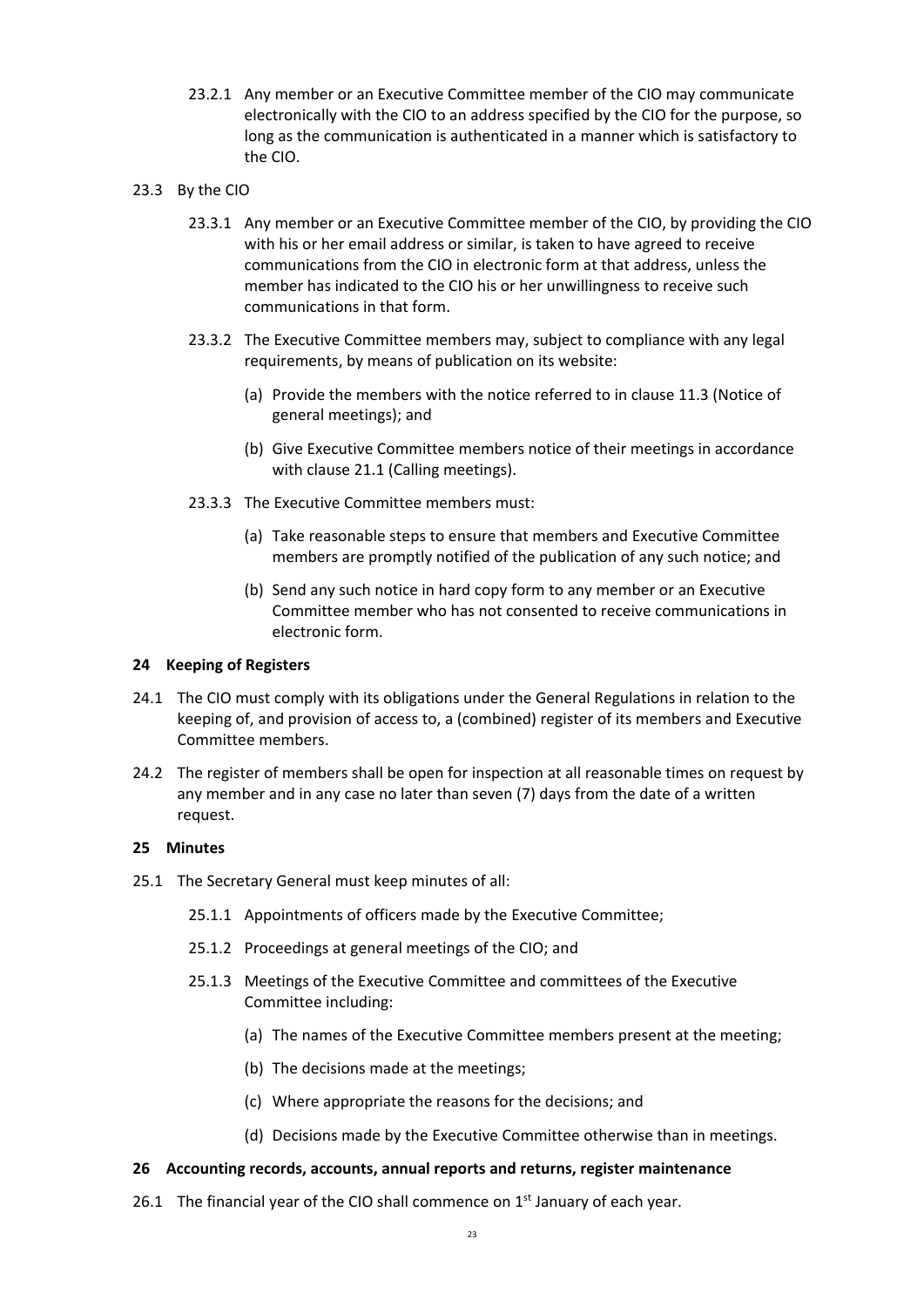- 26.2 The Head of Finance shall authorise payments and all other necessary financial documents and shall submit the same for counter signature to the President or in the absence, the Vice President or Secretary General. In the absence of the Head of Finance, the President may authorise payments and, on such authorisation, the documents shall be signed by the President and Vice President or Secretary General.
- 26.3 The Executive Committee must comply with the requirements of the 2011 Act with regardto the keeping of accounting records, to the preparation and scrutiny of statements of account, and to the preparation of annual reports and returns. The statements of account, reports and returns must be sent to the Commission, regardless of the income of the CIO, within 10 months of the financial year end.
- 26.4 The Executive Committee must comply with their obligation to inform the Commission within 28 days of any change in the particulars of the CIO entered on the Central Register of Charities.
- 26.5 All the financial statements of the CIO shall be audited or independently examined by the auditors or accountants appointed at the annual general meeting.
- 26.6 An audited copy of the financial statements approved by the Executive Committee shall be presented for approval at the annual general meeting.

# **27 Rules**

- 27.1 The Executive Committee may from time to time make such reasonable and proper rules or by-laws as they may deem necessary or expedient for the proper conduct and management of the CIO, but such rules or byelaws must not be inconsistent with any provision of this constitution. Copies of any such rules or byelaws currently in force must be made available to any member of the CIO on request.
- 27.2 For the avoidance of doubt, the Executive Committee may make rules or by-laws in respect of the following:
	- 27.2.1 Terms and conditions of any associate or other classes of non-voting membership (including 'Friends of the CIO') in accordance with clause [9.6;](#page-7-4)
	- 27.2.2 The election of the Executive Committee in accordance with clause [13](#page-15-0) including the role, eligibility and responsibilities of any Electoral Commissioner appointed pursuant to claus[e 14;](#page-16-0)
	- 27.2.3 The roles and responsibilities of any Executive Committee member; and
	- 27.2.4 Terms and conditions of any committee established in accordance with clause [20.](#page-20-1)

#### **28 Disputes**

28.1 If a dispute arises between members of the CIO about the validity or propriety of anything done by the members under this constitution, and the dispute cannot be resolved by agreement, the parties to the dispute must first try in good faith to settle the dispute by mediation before resorting to litigation.

#### <span id="page-23-0"></span>**29 Amendment of constitution**

- 29.1 As provided by sections 224-227 of the 2011 Act:
	- 29.1.1 This constitution can only be amended by a resolution passed by a two-thirds (2/3) majority of those present and voting at a general meeting of the CIO called in accordance with clause [11.3](#page-9-3) (General meetings of members).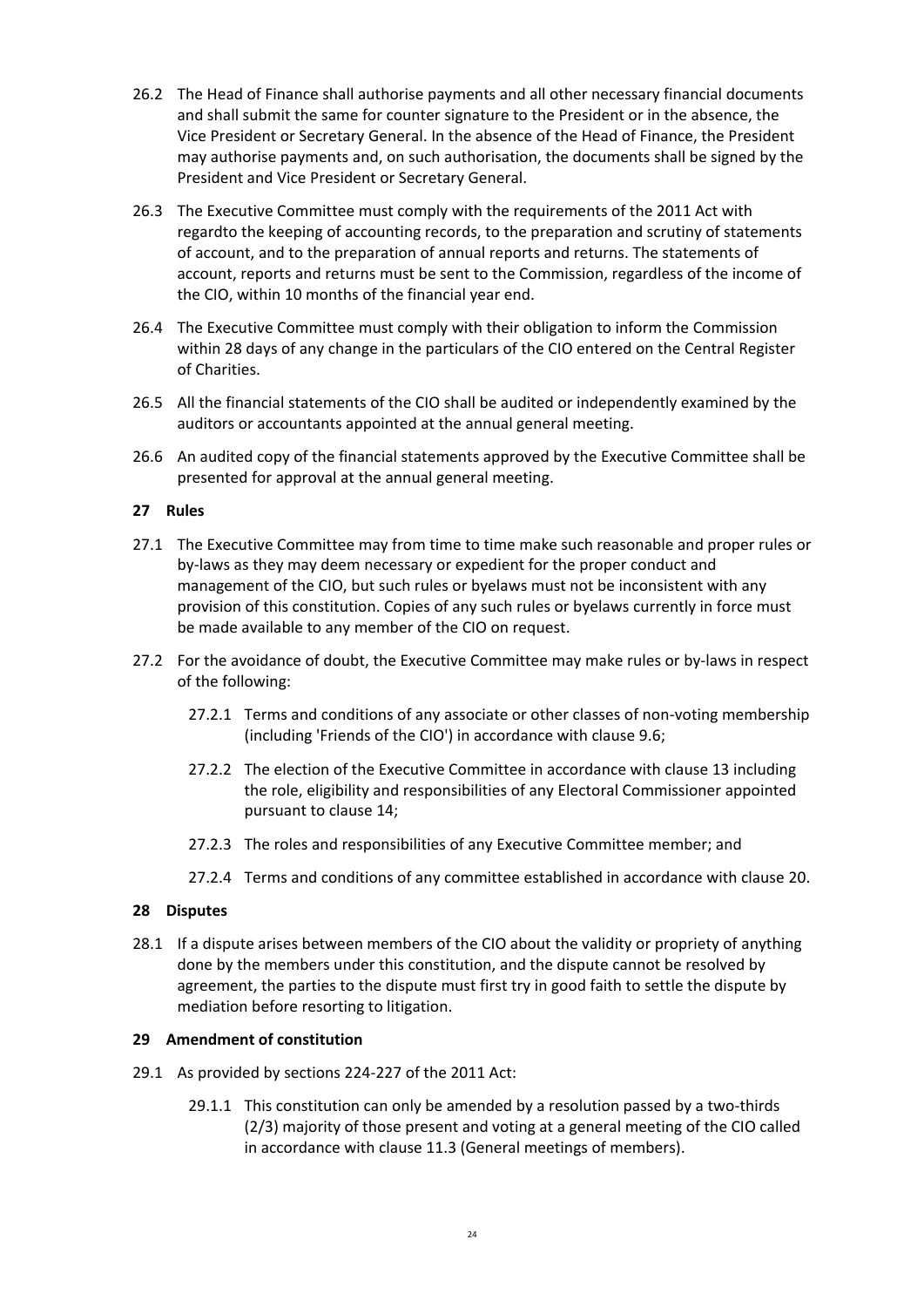- 29.1.2 Proposals for amendments to the constitution can be made by members. Notice must be given in writing to the Secretary General enclosing a copy of the proposed amendment at least six (6) weeks before a General Meeting.
- 29.1.3 Any alteration of clause [3](#page-1-0) (Objects), claus[e 30](#page-24-1) (Voluntary winding up or dissolution), this clause, or of any provision where the alteration would provide authorisation for any benefit to be obtained by Executive Committee members or members of the CIO or persons connected with them, requires the prior written consent of the Commission.
- 29.1.4 No amendment that is inconsistent with the provisions of the 2011 Act or the General Regulations shall be valid.
- 29.1.5 A copy of every resolution amending the constitution, together with a copy of the CIO's constitution as amended must be sent to the Commission by the end of the period of 15 days beginning with the date of passing of the resolution, and the amendment does not take effect until it has been recorded in the Register of Charities.

# <span id="page-24-1"></span>**30 Voluntary winding up or dissolution**

- 30.1 As provided by the Dissolution Regulations, the CIO may be dissolved by resolution of its members. Any decision by the members to wind up or dissolve the CIO can only be made:
	- 30.1.1 At a general meeting of the CIO called in accordance with clause [11.3](#page-9-3) (General meetings of members), of which not less than fourteen (14) days' notice has been given to those eligible to attend and vote by a resolution passed by a ninety (90) % majority of those present and voting.
- 30.2 Subject to the payment of all the CIO's debts:
	- 30.2.1 Any resolution for the winding up of the CIO, or for the dissolution of the CIO without winding up, shall contain a provision directing how any remaining assets of the CIO shall be applied.
	- 30.2.2 In either case the remaining assets must be applied for charitable purposes the same as or similar to those of the CIO as approved by the members.
- 30.3 The CIO must observe the requirements of the Dissolution Regulations in applying to the Commission for the CIO to be removed from the Register of Charities, and in particular:
	- 30.3.1 The Executive Committee must send with their application to the Commission:
		- (a) A copy of the resolution passed by the members of the CIO;
		- (b) A declaration by the Executive Committee that any debts and other liabilities of the CIO have been settled or otherwise provided for in full; and
		- (c) A statement by the Executive Committee setting out the way in which any property of the CIO has been or is to be applied prior to its dissolution in accordance with this constitution.
	- 30.3.2 The Executive Committee must ensure that a copy of the application is sent within seven (7) days to every member and employee of the CIO, and to any Executive Committee member of the CIO who was not privy to the application.
- 30.4 If the CIO is to be wound up or dissolved in any other circumstances, the provisions of the Dissolution Regulations must be followed.

# <span id="page-24-0"></span>**31 Interpretation**